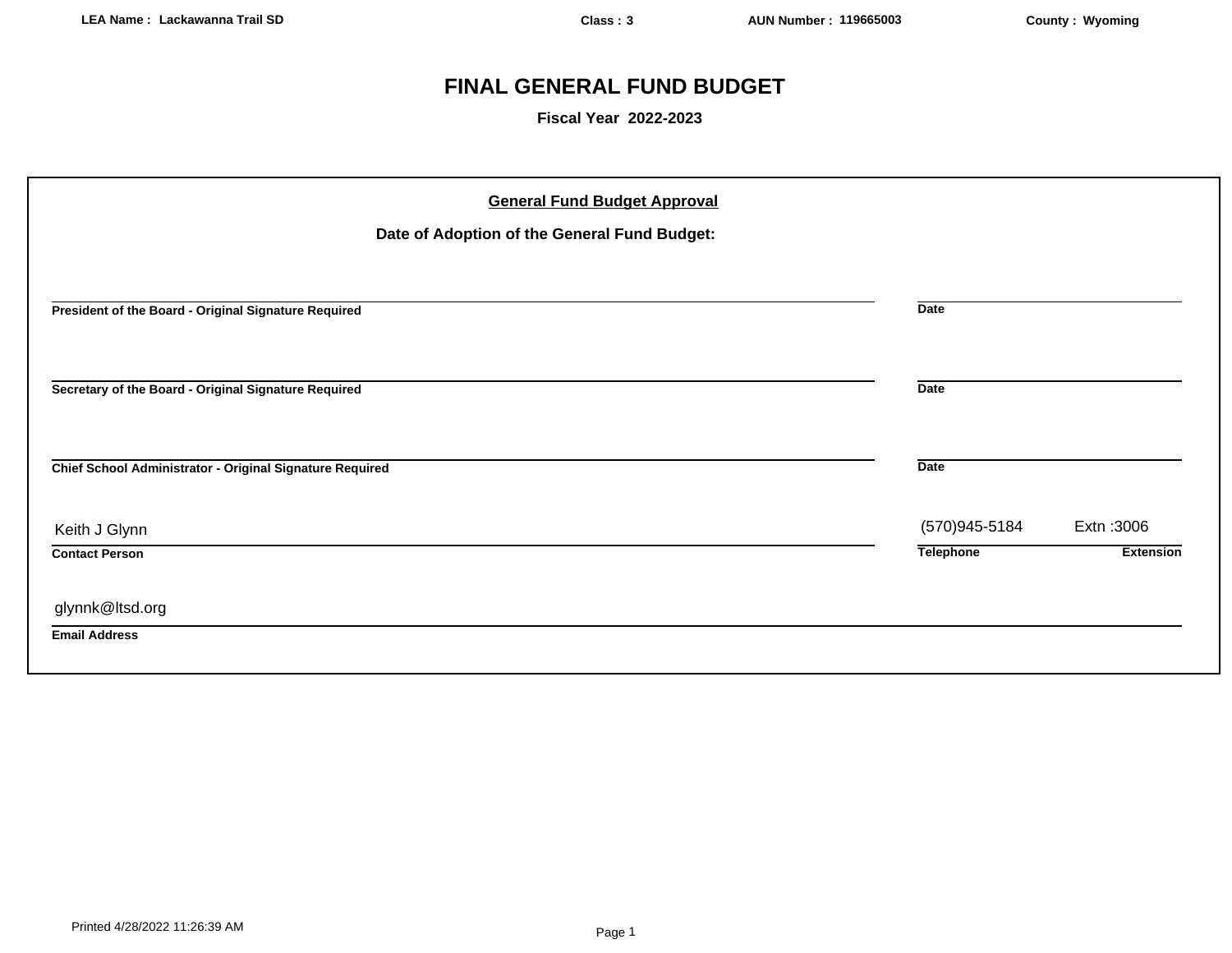## **CERTIFICATION OF ESTIMATED ENDING FUND BALANCE FROM 2022-2023 GENERAL FUND BUDGET**

24 PS 6-688

(10/2010)

| <b>SCHOOL DISTRICT:</b> | COUNTY: | AUN:      |
|-------------------------|---------|-----------|
| Lackawanna Trail SD     | Wyoming | 119665003 |

No school district shall approve an increase in real property taxes unless it has adopted a budget that includes an estimated, ending unreserved undesignated fund balance (unassigned) less than the specified percentage of its total budgeted expenditures:

| <b>Total Budgeted Expenditures</b>    | <b>Fund Balance % Limit</b><br>(less than) |
|---------------------------------------|--------------------------------------------|
| Less Than or Equal to \$11,999,999    | 12.0%                                      |
| Between \$12,000,000 and \$12,999,999 | 11.5%                                      |
| Between \$13,000,000 and \$13,999,999 | 11.0%                                      |
| Between \$14,000,000 and \$14,999,999 | 10.5%                                      |
| Between \$15,000,000 and \$15,999,999 | 10.0%                                      |
| Between \$16,000,000 and \$16,999,999 | 9.5%                                       |
| Between \$17,000,000 and \$17,999,999 | $9.0\%$                                    |
| Between \$18,000,000 and \$18,999,999 | 8.5%                                       |
| Greater Than or Equal to \$19,000,000 | 8.0%                                       |

Did you raise property taxes in SY 2022-2023 (compared to 2021-2022 )? Yes

No

x

If yes, see information below, taken from the 2022-2023 General Fund Budget.

| <b>Total Budgeted Expenditures</b>                                                   |     | \$22639960              |
|--------------------------------------------------------------------------------------|-----|-------------------------|
| <b>Ending Unassigned Fund Balance</b>                                                |     | \$1500000               |
| Ending Unassigned Fund Balance as a percentage<br>(%) of Total Budgeted Expenditures |     | 6.62%                   |
| The Estimated Ending Unassigned Fund Balance is within the allowable limits.         | Yes | $\overline{\mathbf{x}}$ |
|                                                                                      | No  |                         |
|                                                                                      |     |                         |

#### **I hereby certify that the above information is accurate and complete.**

| SIGNATURE OF SUPERINTENDENT | <b>DATE</b> |
|-----------------------------|-------------|
|                             |             |
|                             |             |

DUE DATE: AUGUST 15, 2022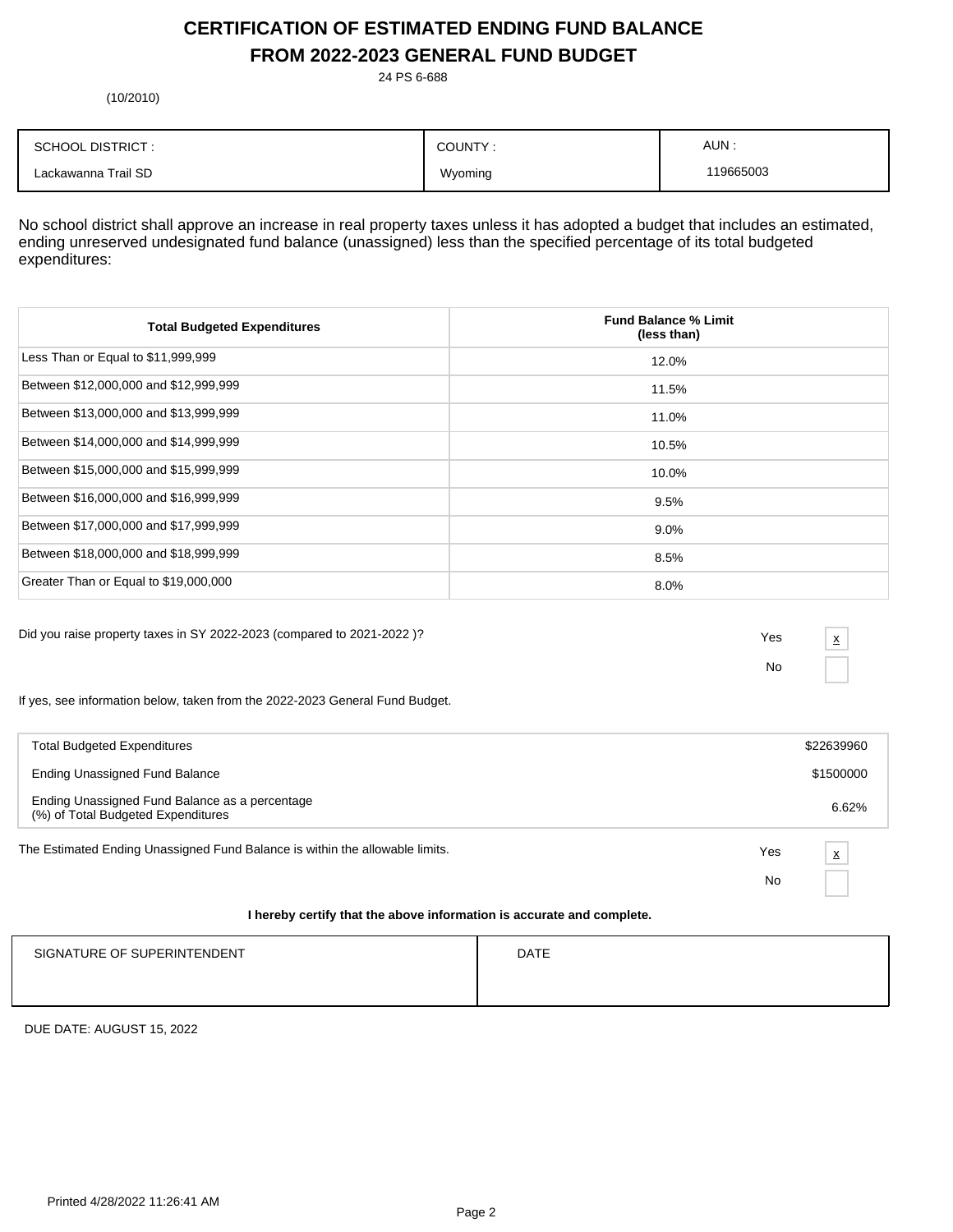# **CERTIFICATION OF USE OF PDE-2028**

## **FOR PUBLIC INSPECTION OF 2022-2023 PROPOSED BUDGET**

24 PS 6-687(a)(1)

(03/2006)

| <b>School District Name:</b> | County : | <b>AUN Number</b> |
|------------------------------|----------|-------------------|
| Lackawanna Trail SD          | Wyoming  | 119665003         |

Section 687(a)(1) of the School Code requires the president of the board of school directors of each school district to certify to the Department of Education that the proposed budget was prepared, presented and will be made available for public inspection using the uniform form prepared and furnished by the Department of Education.

**I hereby certify that the above information is accurate and complete.**

| <b>SIGNATURE OF SCHOOL BOARD</b><br><b>PRESIDENT</b> | <b>DATE</b> |
|------------------------------------------------------|-------------|
|                                                      |             |

**DUE DATE: IMMEDIATELY FOLLOWING ADOPTION OF PROPOSED FINAL GENERAL FUND BUDGET**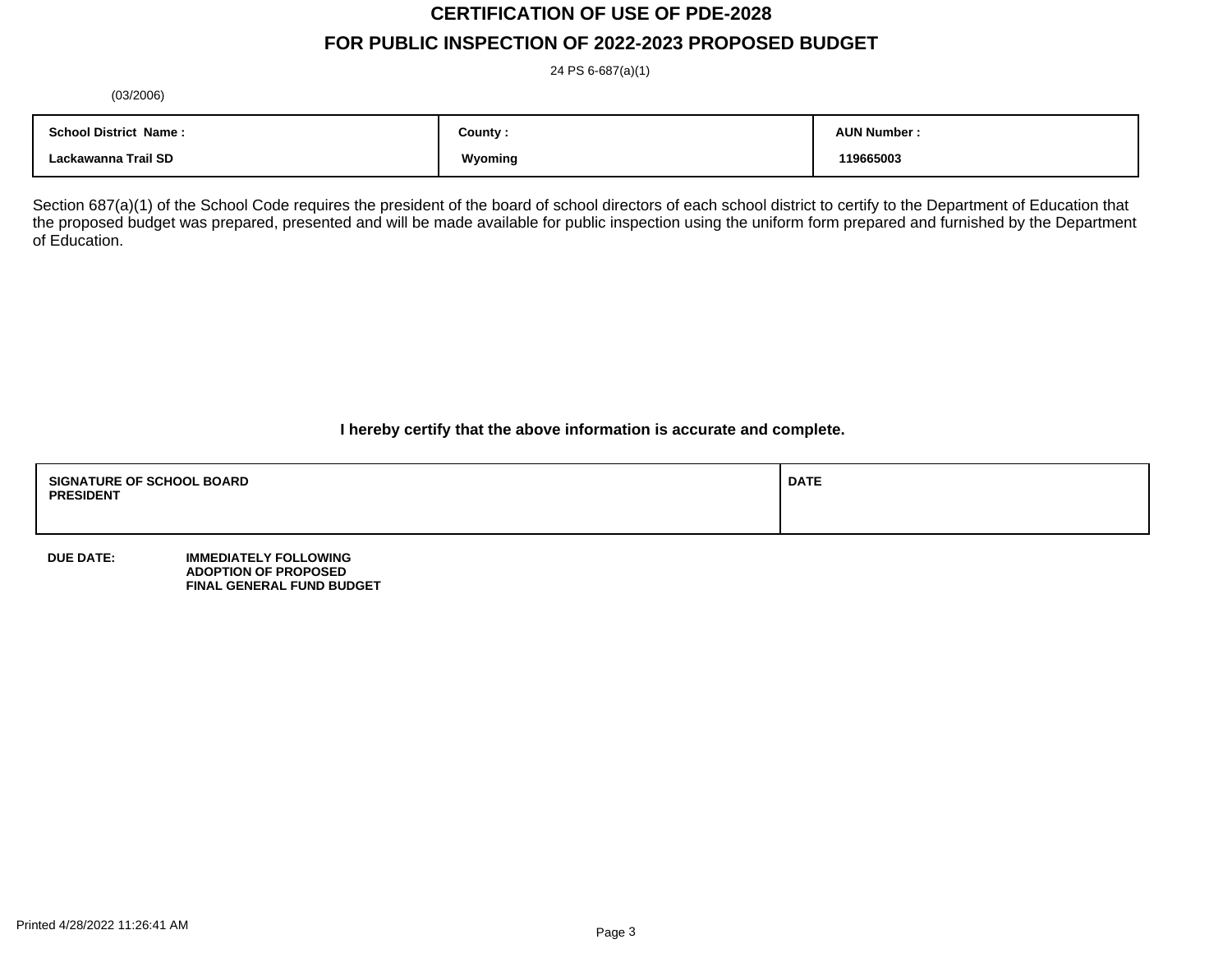#### **2022-2023 Final General Fund Budget Validations**

Printed 4/28/2022 11:26:42 AM

**LEA : 119665003 Lackawanna Trail SD**

**Page - 1 of 1**

| Val Number | <b>Description</b>                                                                                                                                                                                                              | <b>Justification</b>                                                                                                                                                                                                                                                         |
|------------|---------------------------------------------------------------------------------------------------------------------------------------------------------------------------------------------------------------------------------|------------------------------------------------------------------------------------------------------------------------------------------------------------------------------------------------------------------------------------------------------------------------------|
| 1010       | Budget Approval Date is required before submission on Contact Screen and<br>cannot be a future date.                                                                                                                            |                                                                                                                                                                                                                                                                              |
| 2300       | Tax Data: 7340 State Property Tax Reduction Allocation amount entered must<br>match PDE amount. Please correct on Tax Data Screen.<br>7340 LEA Amount: \$531,449.00<br>7340 PDE Amount: \$0.00                                  |                                                                                                                                                                                                                                                                              |
| 5260       | Expenditure Detail: 100 Salaries amount must be greater than 200 Benefits<br>amount. For an exception, please enter a justification below.<br>Function 2200, Object 100: \$79,375.00<br>Function 2200, Object 200: \$128,534.00 | 2200 Function includes Tuition Reimbursement<br>for all Functions per PDE guidance. This<br>accounts for \$68,438 of the \$128,534 in 200<br>object codes.                                                                                                                   |
| 8080       | Ending Fund Balance Entry and Budgetary Reserve: If 0850 Estimated Ending<br>Unassigned Fund Balance is not equal to 0, a justification must be entered below.                                                                  | District plans to hold up to 7% of budgeted<br>expenditures as unassigned fund balance to<br>cover unexpected costs. With technology needs<br>due to virtual education and the evolving<br>educational environment post-pandemic, the<br>District deems it prudent to do so. |

8160 Ending Fund Balance Entry and Budgetary Reserve: If 0840 Assigned Fund Balance is not equal to 0, a justification must be entered below.

The District has \$6.7 million in assigned fund balance reserved for projects such as a Wellness Center with a project budget of \$2.1 million, a HVAC upgrade with a project budget of \$3.0 million and additional funding needs such as textbook updates.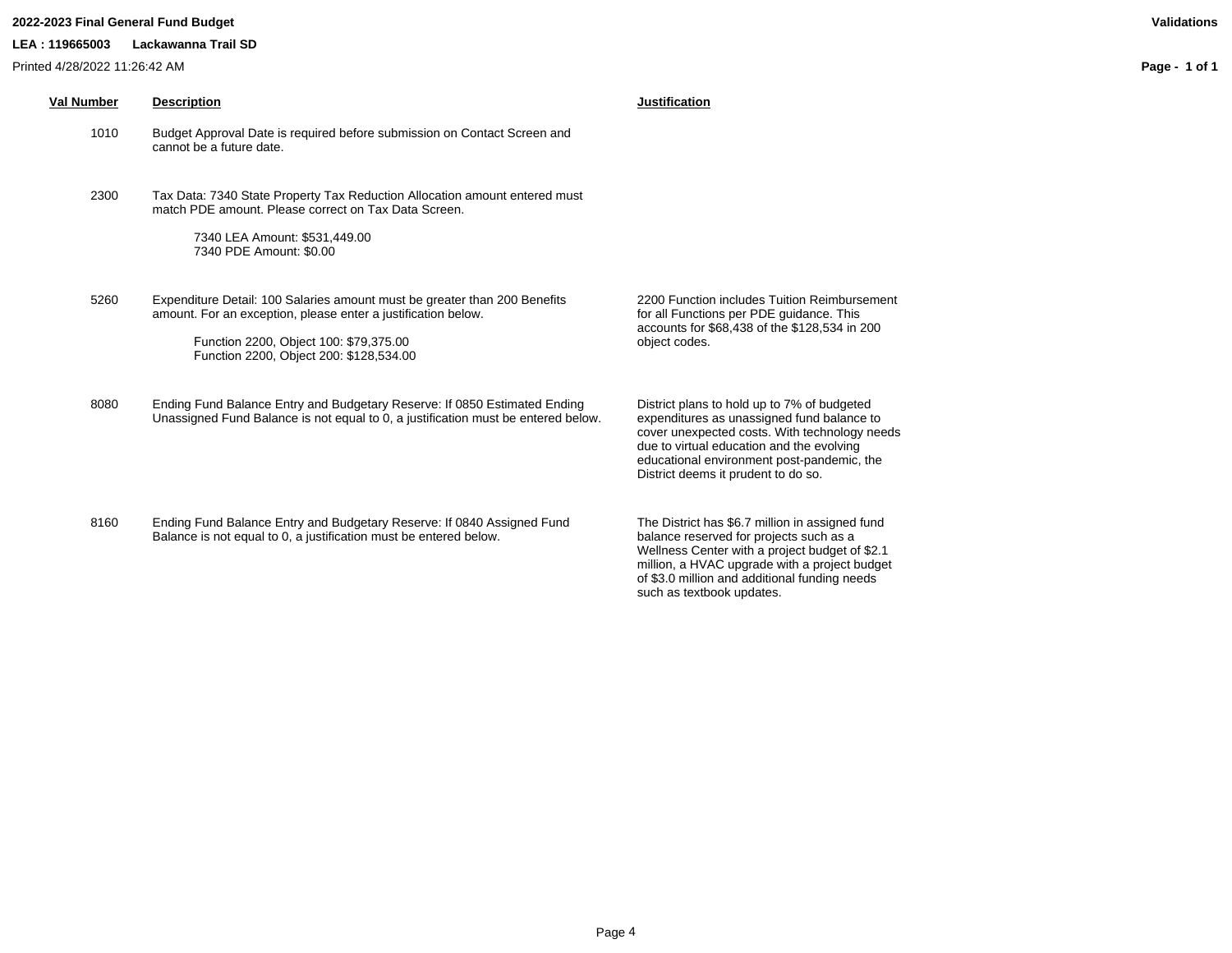**LEA : 119665003 Lackawanna Trail SD** Printed 4/28/2022 11:26:45 AM

**Page - 1 of 1**

| <b>ITEM</b>                                                                                                                                           | <b>AMOUNTS</b> |              |
|-------------------------------------------------------------------------------------------------------------------------------------------------------|----------------|--------------|
| Estimated Beginning Unreserved Fund Balance Available for Appropriation and Reserves Scheduled For Liquidation<br><b>During The Fiscal Year</b>       |                |              |
| 0810 Nonspendable Fund Balance                                                                                                                        |                |              |
| 0820 Restricted Fund Balance                                                                                                                          |                |              |
| 0830 Committed Fund Balance                                                                                                                           |                |              |
| 0840 Assigned Fund Balance                                                                                                                            | 6,174,319      |              |
| 0850 Unassigned Fund Balance                                                                                                                          | 1,500,000      |              |
| Total Estimated Beginning Unreserved Fund Balance Available for Appropriation and Reserves Scheduled For Liquidation<br><b>During The Fiscal Year</b> |                | \$7,674,319  |
| <b>Estimated Revenues And Other Financing Sources</b>                                                                                                 |                |              |
| 6000 Revenue from Local Sources                                                                                                                       | 11,213,119     |              |
| 7000 Revenue from State Sources                                                                                                                       | 10,874,042     |              |
| 8000 Revenue from Federal Sources                                                                                                                     | 552,299        |              |
| 9000 Other Financing Sources                                                                                                                          | 500            |              |
| <b>Total Estimated Revenues And Other Financing Sources</b>                                                                                           |                | \$22,639,960 |
| Total Estimated Fund Balance, Revenues, and Other Financing Sources Available for Appropriation                                                       |                | \$30,314,279 |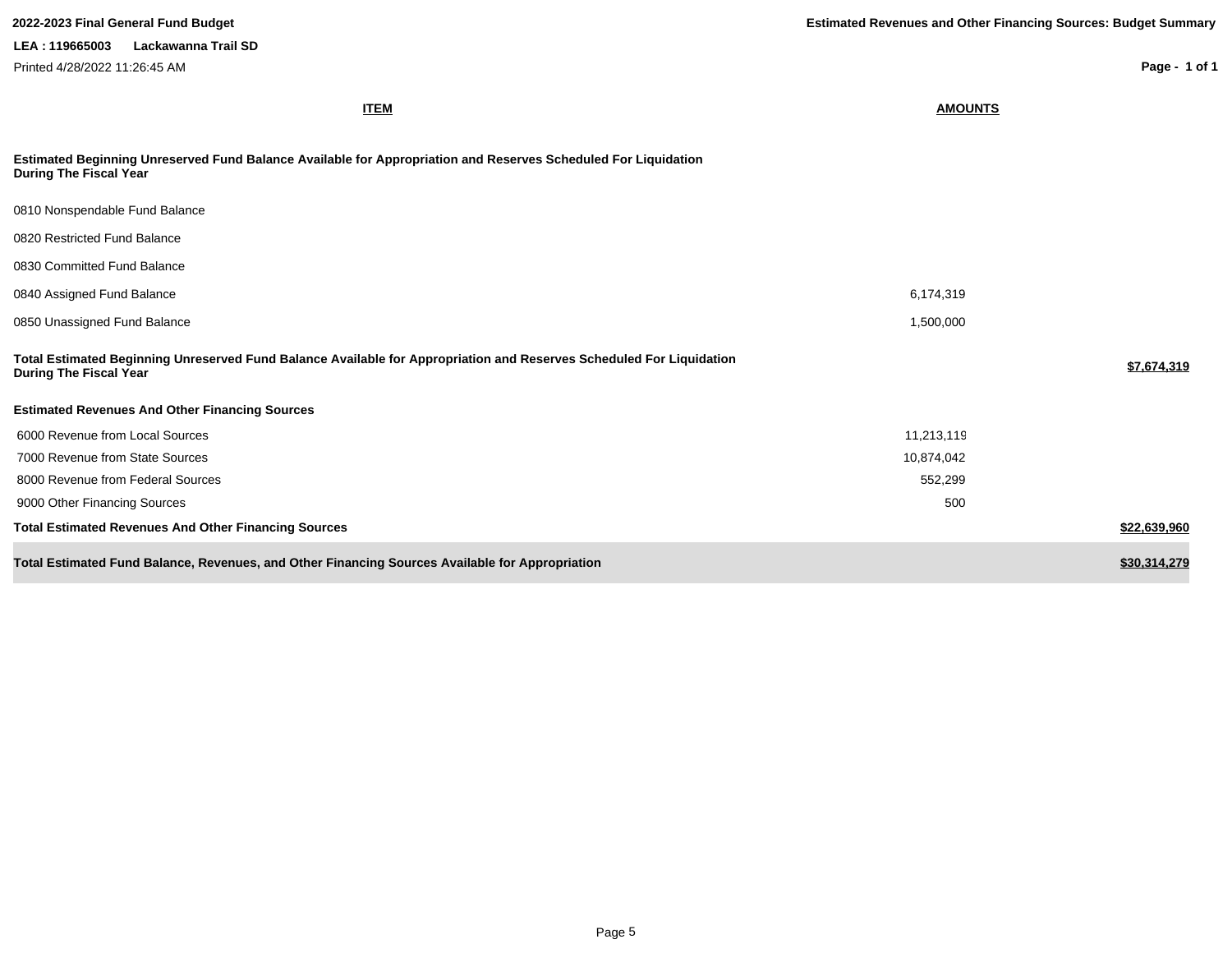#### **LEA : 119665003 Lackawanna Trail SD**

**REVENUE FROM LOCAL SOURCES**

Reimbursements (Access)

(Quarterly) Program

Printed 4/28/2022 11:26:46 AM

**Page - 1 of 2**

| 6111 Current Real Estate Taxes                                                         | 8,699,573    |
|----------------------------------------------------------------------------------------|--------------|
| 6113 Public Utility Realty Taxes                                                       | 10,000       |
| 6114 Payments in Lieu of Current Taxes - State / Local                                 | 4,000        |
| 6150 Current Act 511 Taxes - Proportional Assessments                                  | 1,157,000    |
| 6400 Delinquencies on Taxes Levied / Assessed by the LEA                               | 775,300      |
| 6500 Earnings on Investments                                                           | 50,000       |
| 6700 Revenues from LEA Activities                                                      | 30,000       |
| 6800 Revenues from Intermediary Sources / Pass-Through Funds                           | 243,000      |
| 6910 Rentals                                                                           | 11,450       |
| 6920 Contributions and Donations from Private Sources                                  | 192,311      |
| 6990 Refunds and Other Miscellaneous Revenue                                           | 40,485       |
| <b>REVENUE FROM LOCAL SOURCES</b>                                                      | \$11,213,119 |
| <b>REVENUE FROM STATE SOURCES</b>                                                      |              |
| 7111 Basic Education Funding-Formula                                                   | 6,081,428    |
| 7112 Basic Education Funding-Social Security                                           | 392,000      |
| 7160 Tuition for Orphans Subsidy                                                       | 50,000       |
| 7271 Special Education funds for School-Aged Pupils                                    | 985,971      |
| 7311 Pupil Transportation Subsidy                                                      | 860,460      |
| 7312 Nonpublic and Charter School Pupil Transportation Subsidy                         | 10,780       |
| 7320 Rental and Sinking Fund Payments / Building Reimbursement Subsidy                 | 3,500        |
| 7330 Health Services (Medical, Dental, Nurse, Act 25)                                  | 18,000       |
| 7340 State Property Tax Reduction Allocation                                           | 531,449      |
| 7505 Ready to Learn Block Grant                                                        | 181,454      |
| 7820 State Share of Retirement Contributions                                           | 1,759,000    |
| <b>REVENUE FROM STATE SOURCES</b>                                                      | \$10,874,042 |
| <b>REVENUE FROM FEDERAL SOURCES</b>                                                    |              |
| 8514 NCLB, Title I - Improving the Academic Achievement of the                         | 217,253      |
| Disadvantaged<br>8515 NCLB, Title II - Preparing, Training and Recruiting High Quality | 32,323       |
| <b>Teachers and Principals</b><br>8517 NCLB, Title IV - 21St Century Schools           | 16,895       |
| 8744 ARP ESSER - Elementary and Secondary School Emergency Relief                      | 189,828      |
| Fund                                                                                   |              |
| 8810 School-Based Access Medicaid Reimbursement Program (SBAP)                         | 90,000       |

8820 Medical Assistance Reimbursement for Administrative Claiming

**REVENUE FROM FEDERAL SOURCES <b>ACCELER ALSO EXAMPLE 2008 A S552,299** 

**Amount**

6,000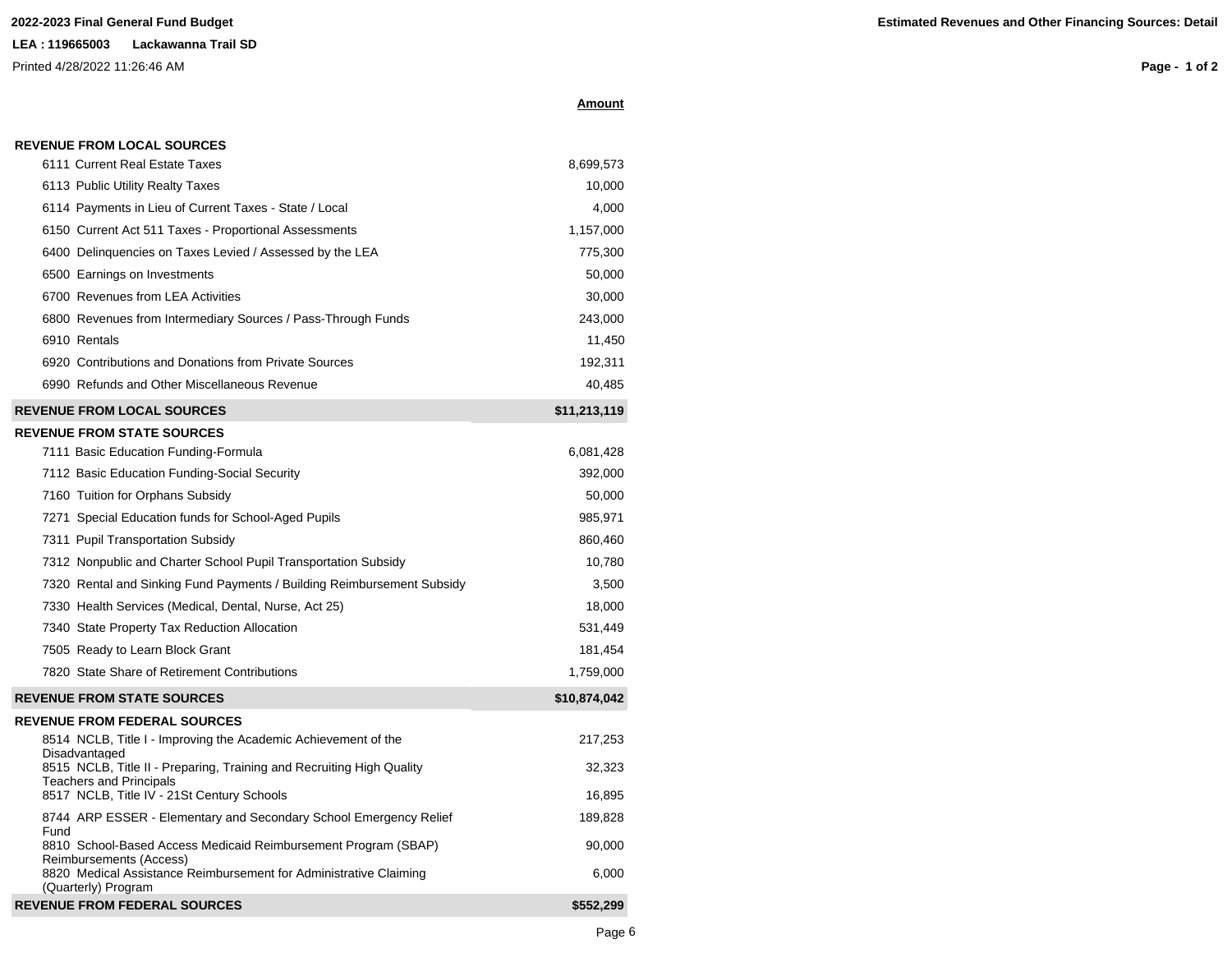### **LEA : 119665003 Lackawanna Trail SD**

Printed 4/28/2022 11:26:46 AM

**Page - 2 of 2**

| <b>OTHER FINANCING SOURCES</b>                                       |            |
|----------------------------------------------------------------------|------------|
| 9900 Other Financing Sources Not Listed Elsewhere in the 9000 Series | 500        |
| <b>OTHER FINANCING SOURCES</b>                                       | \$500      |
| <b>TOTAL ESTIMATED REVENUES AND OTHER SOURCES</b>                    | 22,639,960 |

**Amount**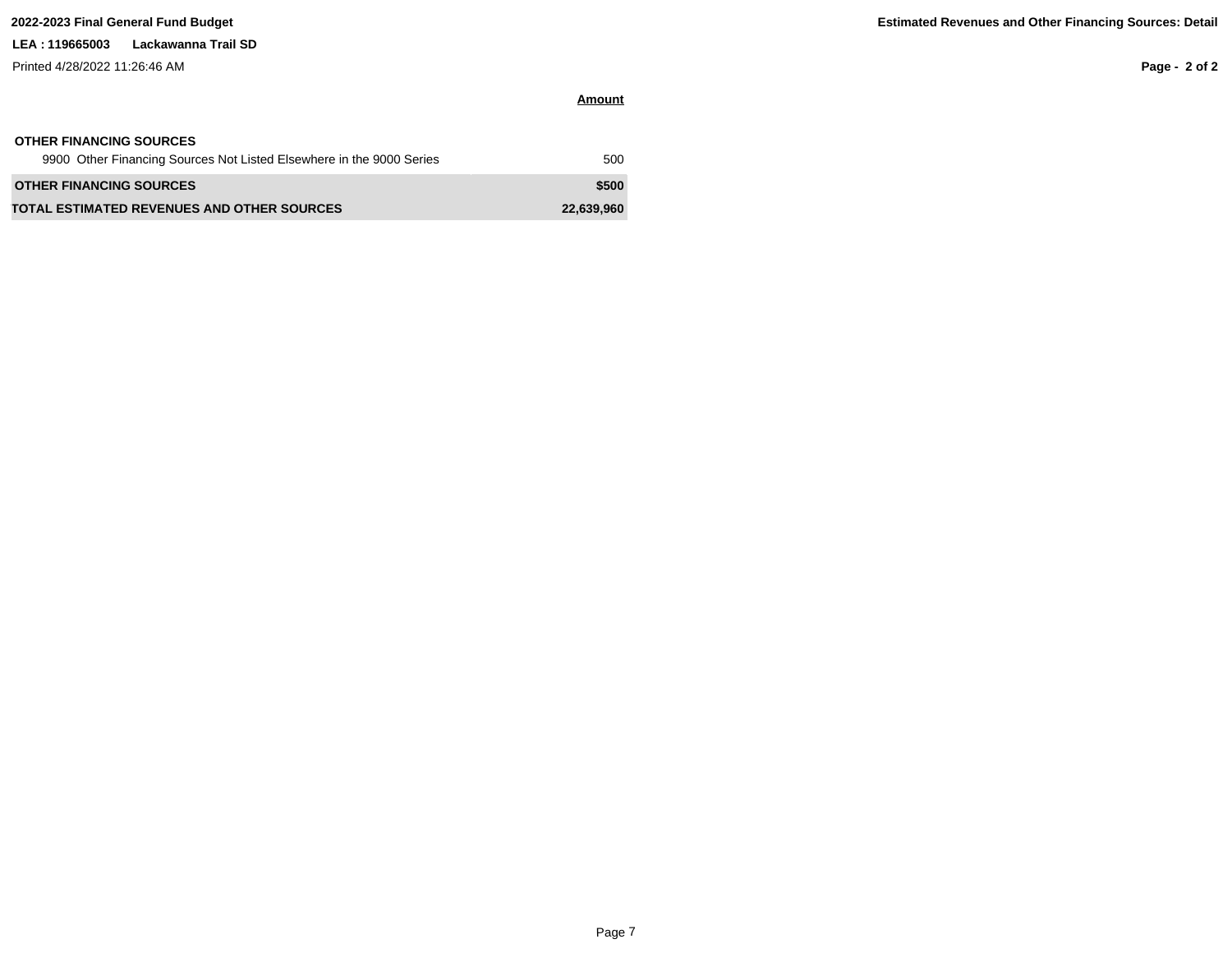| Lackawanna Trail SD<br>AUN: 119665003                |                                                                                                                                                                                                                                                                                                                                                                                                                                                                                                                                                                                       |                                                                 | Multi-County Rebalancing Based on                             |
|------------------------------------------------------|---------------------------------------------------------------------------------------------------------------------------------------------------------------------------------------------------------------------------------------------------------------------------------------------------------------------------------------------------------------------------------------------------------------------------------------------------------------------------------------------------------------------------------------------------------------------------------------|-----------------------------------------------------------------|---------------------------------------------------------------|
|                                                      |                                                                                                                                                                                                                                                                                                                                                                                                                                                                                                                                                                                       |                                                                 |                                                               |
|                                                      | Revenue                                                                                                                                                                                                                                                                                                                                                                                                                                                                                                                                                                               |                                                                 | Section 672.1 Method Choice:<br>(a)(1)                        |
|                                                      | $\mathbf{2}$                                                                                                                                                                                                                                                                                                                                                                                                                                                                                                                                                                          |                                                                 |                                                               |
|                                                      | \$8,700,000                                                                                                                                                                                                                                                                                                                                                                                                                                                                                                                                                                           |                                                                 |                                                               |
| <b>Amount of Tax Relief for Homestead Exclusions</b> | \$531,449                                                                                                                                                                                                                                                                                                                                                                                                                                                                                                                                                                             |                                                                 |                                                               |
| <b>Total Approx. Tax Revenue:</b>                    | \$9,231,449                                                                                                                                                                                                                                                                                                                                                                                                                                                                                                                                                                           |                                                                 |                                                               |
| Approx. Tax Levy for Tax Rate Calculation:           | \$10,455,571                                                                                                                                                                                                                                                                                                                                                                                                                                                                                                                                                                          |                                                                 |                                                               |
|                                                      | Lackawanna                                                                                                                                                                                                                                                                                                                                                                                                                                                                                                                                                                            | Wyoming                                                         | Total                                                         |
| 2021-22 Data                                         |                                                                                                                                                                                                                                                                                                                                                                                                                                                                                                                                                                                       |                                                                 |                                                               |
| a. Assessed Value                                    | \$31,818,082                                                                                                                                                                                                                                                                                                                                                                                                                                                                                                                                                                          | \$49,700,510                                                    | \$81,518,592                                                  |
| b. Real Estate Mills                                 | 174.7600                                                                                                                                                                                                                                                                                                                                                                                                                                                                                                                                                                              | 91.6900                                                         |                                                               |
| L 2022-23 Data                                       |                                                                                                                                                                                                                                                                                                                                                                                                                                                                                                                                                                                       |                                                                 |                                                               |
| c. 2020 STEB Market Value                            | \$294,032,373                                                                                                                                                                                                                                                                                                                                                                                                                                                                                                                                                                         | \$234,291,845                                                   | \$528,324,218                                                 |
| d. Assessed Value                                    | \$31,839,205                                                                                                                                                                                                                                                                                                                                                                                                                                                                                                                                                                          | \$50,539,220                                                    | \$82,378,425                                                  |
| e. Assessed Value of New Constr/ Renov               | \$0                                                                                                                                                                                                                                                                                                                                                                                                                                                                                                                                                                                   | \$0                                                             | \$0                                                           |
| 2021-22 Calculations                                 |                                                                                                                                                                                                                                                                                                                                                                                                                                                                                                                                                                                       |                                                                 |                                                               |
| f. 2021-22 Tax Levy                                  | \$5,560,528                                                                                                                                                                                                                                                                                                                                                                                                                                                                                                                                                                           | \$4,557,040                                                     | \$10,117,568                                                  |
| $(a * b)$                                            |                                                                                                                                                                                                                                                                                                                                                                                                                                                                                                                                                                                       |                                                                 |                                                               |
| 2022-23 Calculations                                 |                                                                                                                                                                                                                                                                                                                                                                                                                                                                                                                                                                                       |                                                                 |                                                               |
| g. Percent of Total Market Value                     | 55.65378%                                                                                                                                                                                                                                                                                                                                                                                                                                                                                                                                                                             | 44.34622%                                                       | 100.00000%                                                    |
| h. Rebalanced 2021-22 Tax Levy                       | \$5,630,809                                                                                                                                                                                                                                                                                                                                                                                                                                                                                                                                                                           | \$4,486,759                                                     | \$10,117,568                                                  |
|                                                      |                                                                                                                                                                                                                                                                                                                                                                                                                                                                                                                                                                                       |                                                                 |                                                               |
|                                                      |                                                                                                                                                                                                                                                                                                                                                                                                                                                                                                                                                                                       |                                                                 |                                                               |
|                                                      |                                                                                                                                                                                                                                                                                                                                                                                                                                                                                                                                                                                       |                                                                 |                                                               |
| <b>Calculation of Tax Rates and Levies Generated</b> |                                                                                                                                                                                                                                                                                                                                                                                                                                                                                                                                                                                       |                                                                 |                                                               |
|                                                      |                                                                                                                                                                                                                                                                                                                                                                                                                                                                                                                                                                                       |                                                                 | 87.66519%                                                     |
|                                                      |                                                                                                                                                                                                                                                                                                                                                                                                                                                                                                                                                                                       |                                                                 | \$10,455,571                                                  |
|                                                      |                                                                                                                                                                                                                                                                                                                                                                                                                                                                                                                                                                                       |                                                                 |                                                               |
|                                                      |                                                                                                                                                                                                                                                                                                                                                                                                                                                                                                                                                                                       |                                                                 |                                                               |
|                                                      |                                                                                                                                                                                                                                                                                                                                                                                                                                                                                                                                                                                       |                                                                 |                                                               |
|                                                      |                                                                                                                                                                                                                                                                                                                                                                                                                                                                                                                                                                                       |                                                                 | \$10,455,083                                                  |
|                                                      |                                                                                                                                                                                                                                                                                                                                                                                                                                                                                                                                                                                       |                                                                 |                                                               |
|                                                      |                                                                                                                                                                                                                                                                                                                                                                                                                                                                                                                                                                                       |                                                                 | \$9,923,634                                                   |
| (m - Amount of Tax Relief for Homestead Exclusions)  |                                                                                                                                                                                                                                                                                                                                                                                                                                                                                                                                                                                       |                                                                 |                                                               |
| o. Net Tax Revenue Generated By Mills                |                                                                                                                                                                                                                                                                                                                                                                                                                                                                                                                                                                                       |                                                                 | \$8,699,573                                                   |
|                                                      | Printed 4/28/2022 11:26:48 AM<br>Act 1 Index (current): 4.4%<br><b>Calculation Method:</b><br><b>Number of Decimals For Tax Rate Calculation:</b><br>Approx. Tax Revenue from RE Taxes:<br>(f Total $*$ g)<br>i. Base Mills Subject to Index<br>(h / a * 1000) if no reassessment<br>$(h / (d-e) * 1000)$ if reassessment<br>j. Weighted Avg. Collection Percentage<br>k. Tax Levy Needed<br>(Approx. Tax Levy * g)<br>I. 2022-23 Real Estate Tax Rate<br>$(k/d * 1000)$<br>m. Tax Levy Generated by Mills<br>$(1/1000 * d)$<br>n. Tax Levy minus Tax Relief for Homestead Exclusions | 176.9688<br>87.00000%<br>\$5,818,920<br>182.7500<br>\$5,818,615 | 91.6900<br>88.50000%<br>\$4,636,651<br>91.7400<br>\$4,636,468 |

(n \* Est. Pct. Collection)

## **2022-2023 Final General Fund Budget Real Estate Tax Rate (RETR) Report**

### **Methodology of Section 672.1 of School Code**

**Page - 1 of 3**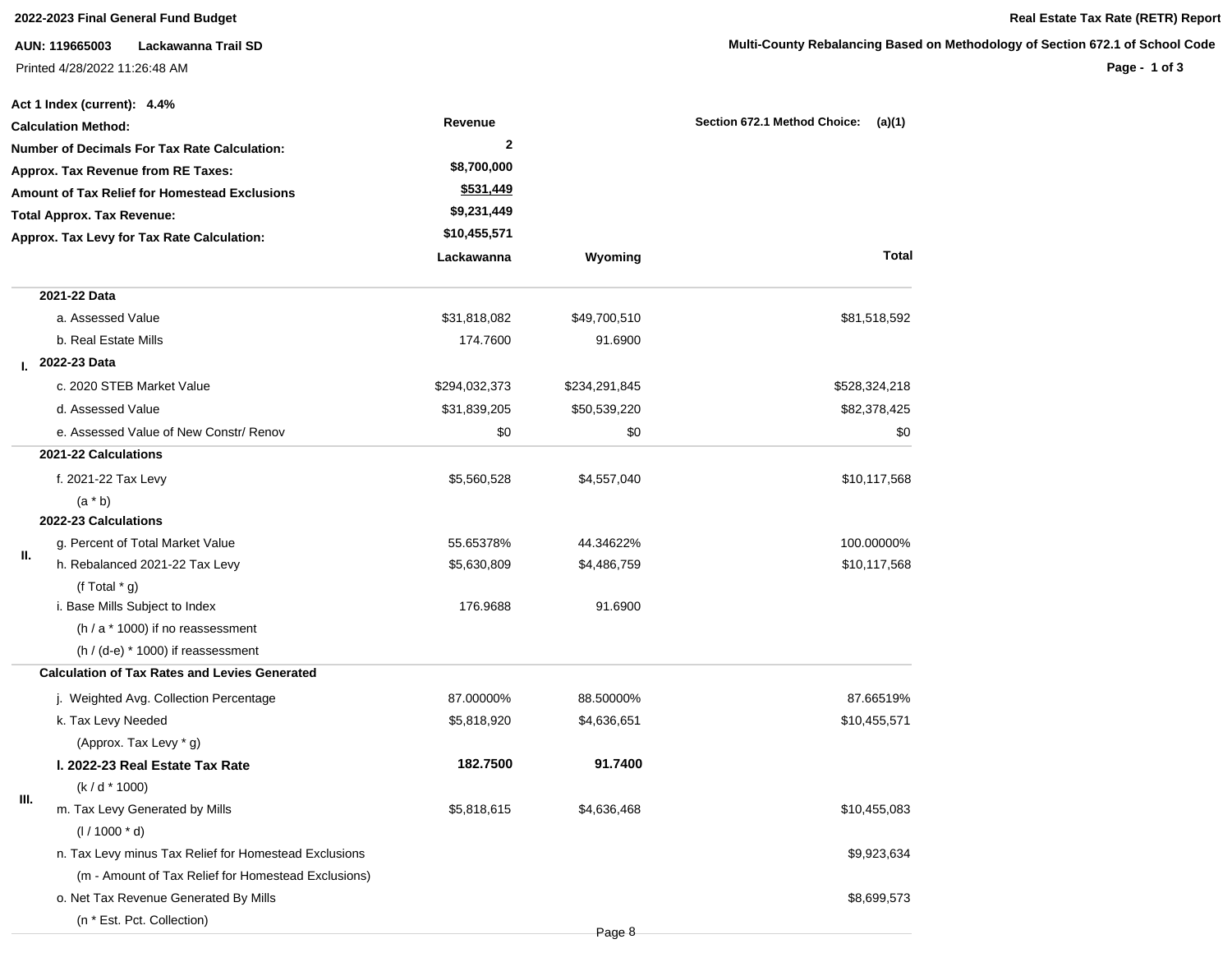|                                            | 2022-2023 Final General Fund Budget                 |                |             | Real Estate Tax Rate (RETR) Report     |                                                                               |
|--------------------------------------------|-----------------------------------------------------|----------------|-------------|----------------------------------------|-------------------------------------------------------------------------------|
|                                            | Lackawanna Trail SD<br>AUN: 119665003               |                |             |                                        | Multi-County Rebalancing Based on Methodology of Section 672.1 of School Code |
|                                            | Printed 4/28/2022 11:26:48 AM                       |                |             |                                        | Page - 2 of 3                                                                 |
|                                            | Act 1 Index (current): 4.4%                         |                |             |                                        |                                                                               |
|                                            | <b>Calculation Method:</b>                          | Revenue        |             | Section 672.1 Method Choice:<br>(a)(1) |                                                                               |
|                                            | <b>Number of Decimals For Tax Rate Calculation:</b> | $\overline{2}$ |             |                                        |                                                                               |
|                                            | Approx. Tax Revenue from RE Taxes:                  | \$8,700,000    |             |                                        |                                                                               |
|                                            | Amount of Tax Relief for Homestead Exclusions       | \$531,449      |             |                                        |                                                                               |
| <b>Total Approx. Tax Revenue:</b>          |                                                     | \$9,231,449    |             |                                        |                                                                               |
| Approx. Tax Levy for Tax Rate Calculation: |                                                     | \$10,455,571   |             |                                        |                                                                               |
|                                            |                                                     | Lackawanna     | Wyoming     | <b>Total</b>                           |                                                                               |
|                                            | <b>Index Maximums</b>                               |                |             |                                        |                                                                               |
|                                            | p. Maximum Mills Based On Index                     | 184.7554       | 95.7243     |                                        |                                                                               |
|                                            | $(i * (1 + Index))$                                 |                |             |                                        |                                                                               |
|                                            | q. Mills In Excess of Index                         | 0.0000         | 0.0000      |                                        |                                                                               |
|                                            | $(if (l > p), (l - p))$                             |                |             |                                        |                                                                               |
|                                            | r. Maximum Tax Levy Based On Index                  | \$5,882,465    | \$4,837,831 | \$10,720,296                           |                                                                               |
| IV.                                        | $(p / 1000 * d)$                                    |                |             |                                        |                                                                               |
|                                            | s. Millage Rate within Index?                       | Yes            | Yes         |                                        |                                                                               |
|                                            | $($ lf $I > p$ Then No $)$                          |                |             |                                        |                                                                               |
|                                            | t. Tax Levy In Excess of Index                      | \$0            | \$0         | \$0                                    |                                                                               |
|                                            | $(if (m > r), (m - r))$                             |                |             |                                        |                                                                               |
|                                            | u. Tax Revenue In Excess of Index                   | \$0            | \$0         | \$0                                    |                                                                               |
|                                            | (t * Est. Pct. Collection)                          |                |             |                                        |                                                                               |

|    | Information Related to Property Tax Relief    |            |            |          |
|----|-----------------------------------------------|------------|------------|----------|
|    | Assessed Value Exclusion per Homestead        | \$1,370.00 | \$2.610.00 |          |
| ٧. | Number of Homestead/Farmstead Properties      | 1132       | 1075       | 2207     |
|    | Median Assessed Value of Homestead Properties |            |            | \$20,034 |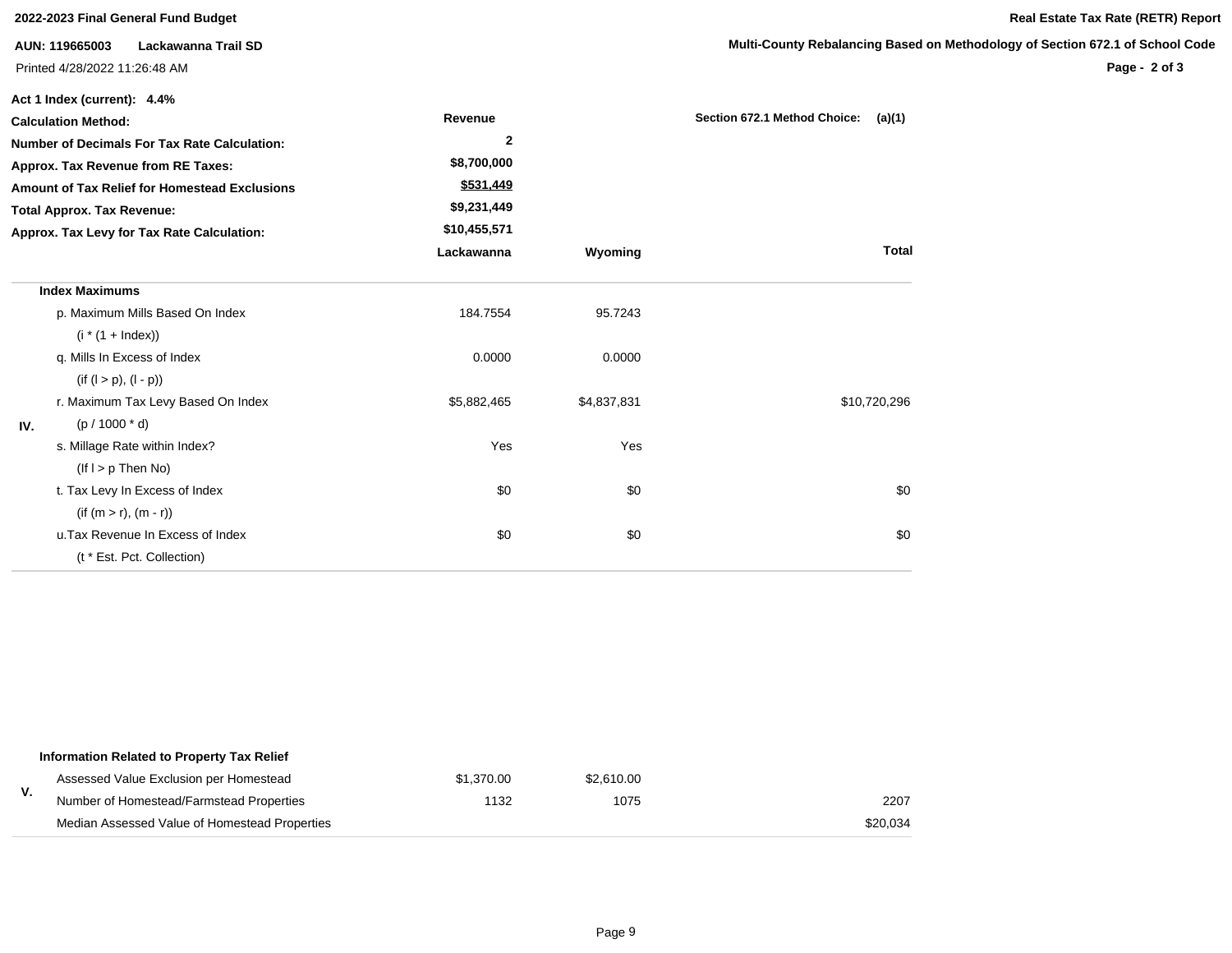| 2022-2023 Final General Fund Budget                                                                                                                                                                                                                                                        |                                                                                                    |                  |                              | <b>Real Estate Tax Rate (RETR) Report</b>                                                      |                  |
|--------------------------------------------------------------------------------------------------------------------------------------------------------------------------------------------------------------------------------------------------------------------------------------------|----------------------------------------------------------------------------------------------------|------------------|------------------------------|------------------------------------------------------------------------------------------------|------------------|
| Lackawanna Trail SD<br>AUN: 119665003<br>Printed 4/28/2022 11:26:48 AM                                                                                                                                                                                                                     |                                                                                                    |                  |                              | Multi-County Rebalancing Based on Methodology of Section 672.1 of School Code<br>Page - 3 of 3 |                  |
| Act 1 Index (current): 4.4%<br><b>Calculation Method:</b><br><b>Number of Decimals For Tax Rate Calculation:</b><br>Approx. Tax Revenue from RE Taxes:<br>Amount of Tax Relief for Homestead Exclusions<br><b>Total Approx. Tax Revenue:</b><br>Approx. Tax Levy for Tax Rate Calculation: | Revenue<br>$\overline{2}$<br>\$8,700,000<br>\$531,449<br>\$9,231,449<br>\$10,455,571<br>Lackawanna | Wyoming          | Section 672.1 Method Choice: | (a)(1)<br><b>Total</b>                                                                         |                  |
| State Property Tax Reduction Allocation used for: Homestead Exclusions<br>Prior Year State Property Tax Reduction Allocation used for: Homestead Exclusions                                                                                                                                |                                                                                                    | \$531,449<br>\$0 | Lowering RE Tax Rate         | \$0                                                                                            | \$531,449<br>\$0 |
| <b>Amount of Tax Relief from State/Local Sources</b>                                                                                                                                                                                                                                       |                                                                                                    |                  |                              |                                                                                                | \$531,449        |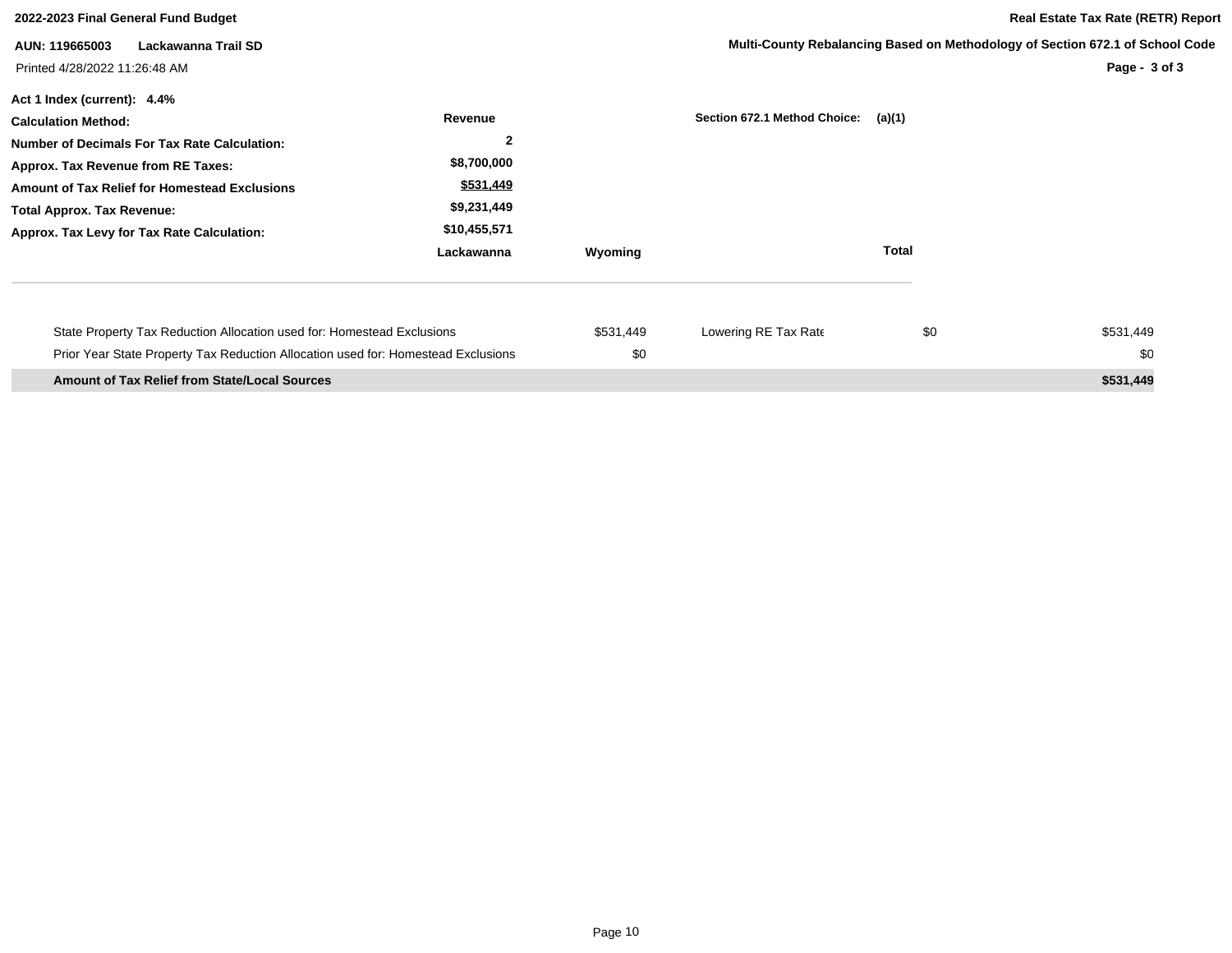### **LEA : 119665003 Lackawanna Trail SD** Printed 4/28/2022 11:26:50 AM

## **2022-2023 Final General Fund Budget Local Education Agency Tax Data Page - 1 of 1 REAL ESTATE, PER CAPITA (SEC. 679), EIT/PIT (ACT 1), LOCAL ENABLING (ACT 511)**

**CODE** 

|            | 6111 Current Real Estate Taxes                         |                          |                             | Amount of Tax Relief for        |                       | Tax Levy Minus Homestead               | Net Tax Revenue             |
|------------|--------------------------------------------------------|--------------------------|-----------------------------|---------------------------------|-----------------------|----------------------------------------|-----------------------------|
|            | County Name Taxable Assessed Value                     | <b>Real Estate Mills</b> | Tax Levy Generated by Mills | <b>Homestead Exclusions</b>     |                       | Exclusions<br><b>Percent Collected</b> | <b>Generated By Mills</b>   |
| Lackawanna | 31,839,205                                             | 182.7500                 | 5,818,615                   |                                 |                       |                                        | 87.00000%                   |
| Wyoming    | 50,539,220                                             | 91.7400                  | 4,636,468                   |                                 |                       |                                        | 88.50000%                   |
| Totals:    | 82,378,425                                             |                          | 10,455,083 -                |                                 | $531,449 =$           | 9,923,634 X                            | $87.66519\% =$<br>8,699,573 |
|            |                                                        |                          |                             |                                 |                       |                                        |                             |
|            |                                                        |                          |                             | Rate                            |                       |                                        | <b>Estimated Revenue</b>    |
| 6120       | Current Per Capita Taxes, Section 679                  |                          |                             | \$0.00                          |                       |                                        |                             |
| 6140       | Current Act 511 Taxes- Flat Rate Assessments           |                          |                             | Rate                            | Add'l Rate (if appl.) | <b>Tax Levy</b>                        | <b>Estimated Revenue</b>    |
| 6141       | Current Act 511 Per Capita Taxes                       |                          |                             | \$0.00                          | \$0.00                | $\Omega$                               | 0                           |
| 6142       | Current Act 511 Occupation Taxes- Flat Rate            |                          |                             | \$0.00                          | \$0.00                | $\Omega$                               |                             |
| 6143       | <b>Current Act 511 Local Services Taxes</b>            |                          |                             | \$0.00                          | \$0.00                | $\Omega$                               |                             |
| 6144       | <b>Current Act 511 Trailer Taxes</b>                   |                          |                             | \$0.00                          | \$0.00                | $\Omega$                               |                             |
| 6145       | Current Act 511 Business Privilege Taxes- Flat Rate    |                          |                             | \$0.00                          | \$0.00                | $\Omega$                               |                             |
| 6146       | Current Act 511 Mechanical Device Taxes- Flat Rate     |                          |                             | \$0.00                          | \$0.00                | $\Omega$                               |                             |
| 6149       | Current Act 511 Taxes, Other Flat Rate Assessments     |                          |                             | \$0.00                          | \$0.00                | $\Omega$                               |                             |
|            | Total Current Act 511 Taxes - Flat Rate Assessments    |                          |                             |                                 |                       |                                        | $\bf{0}$<br>$\mathbf 0$     |
| 6150       | <b>Current Act 511 Taxes- Proportional Assessments</b> |                          |                             | Rate                            | Add'l Rate (if appl.) | <b>Tax Levy</b>                        | <b>Estimated Revenue</b>    |
| 6151       | Current Act 511 Earned Income Taxes                    |                          |                             | 0.500%                          | 0.000%                | 1,100,000                              | 1,025,000                   |
| 6152       | Current Act 511 Occupation Taxes                       |                          |                             | 0.000                           | 0.000                 | $\Omega$                               | $\Omega$                    |
| 6153       | Current Act 511 Real Estate Transfer Taxes             |                          |                             | 0.500%                          | 0.000%                | 132,000                                | 132,000                     |
| 6154       | <b>Current Act 511 Amusement Taxes</b>                 |                          |                             | 0.000%                          | 0.000%                | $\Omega$                               | 0                           |
| 6155       | Current Act 511 Business Privilege Taxes               |                          |                             | 0.000                           | 0.000                 | $\Omega$                               | ი                           |
| 6156       | Current Act 511 Mechanical Device Taxes - Percentage   |                          |                             | 0.000%                          | 0.000%                | $\Omega$                               |                             |
| 6157       | Current Act 511 Mercantile Taxes                       |                          |                             | 0.000                           | 0.000                 | $\Omega$                               |                             |
| 6159       | Current Act 511 Taxes, Other Proportional Assessments  |                          |                             | $\mathbf 0$                     |                       | $\mathbf 0$<br>$\Omega$                | $\Omega$                    |
|            | Total Current Act 511 Taxes- Proportional Assessments  |                          |                             |                                 |                       | 1,232,000                              | 1,157,000                   |
|            | <b>Total Act 511, Current Taxes</b>                    |                          |                             |                                 |                       |                                        | 1,157,000                   |
|            |                                                        |                          |                             | <b>Act 511 Tax Limit</b><br>--> | 528,324,218 X         | 12                                     | 6,339,891                   |
|            |                                                        |                          |                             |                                 | <b>Market Value</b>   | <b>Mills</b>                           | (511 Limit)                 |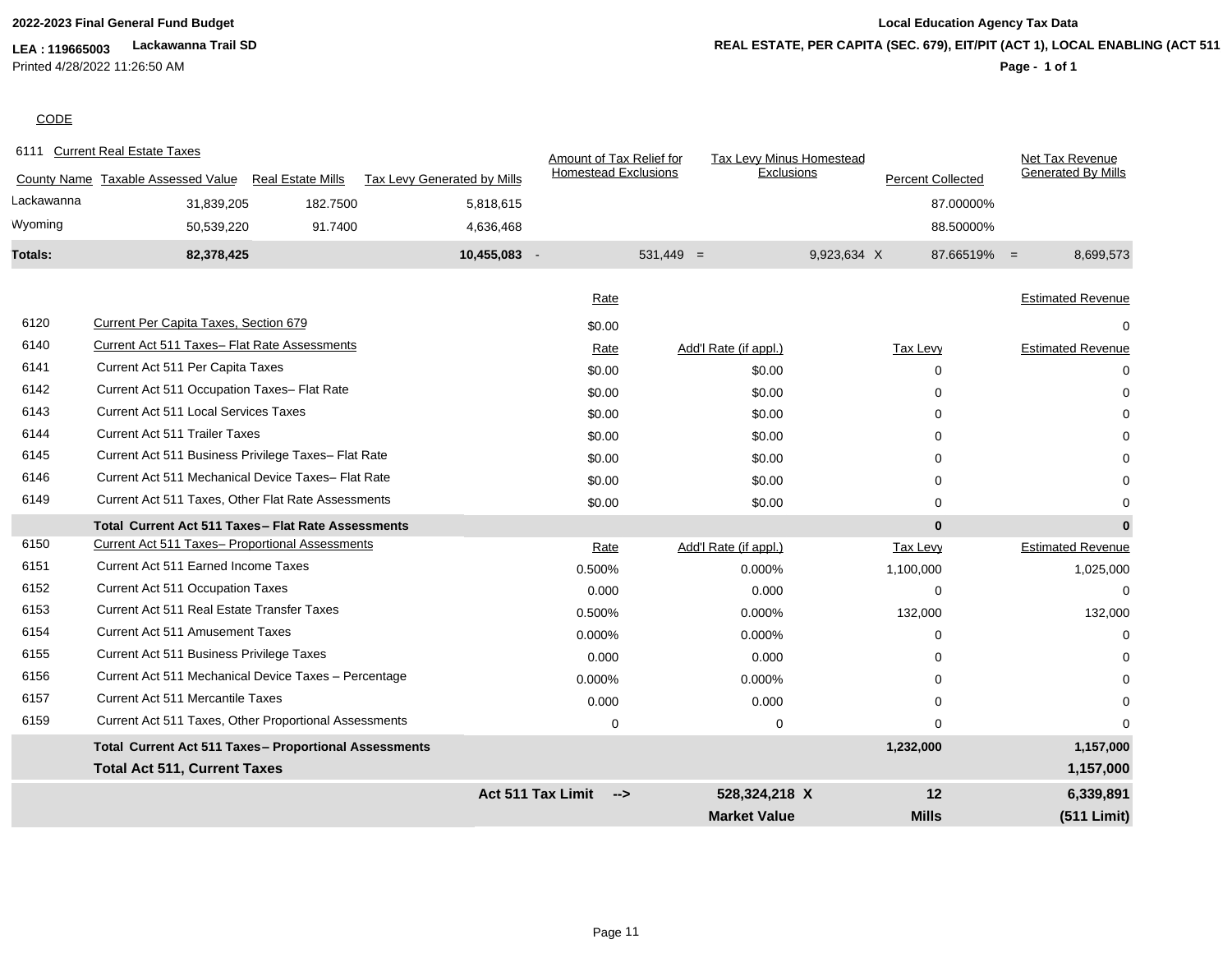Printed 4/28/2022 11:26:53 AM

**Page - 1 of 1**

| Tax                 | <b>Description</b>                              | Tax Rate Charged in:    |          | <b>Percent</b>    | Less than            |       | <b>Additional Tax Rate</b><br>Charged in: |         | Percent           | Less than            |
|---------------------|-------------------------------------------------|-------------------------|----------|-------------------|----------------------|-------|-------------------------------------------|---------|-------------------|----------------------|
| <b>Functio</b><br>n |                                                 | 2021-22<br>(Rebalanced) | 2022-23  | Change in<br>Rate | or equal to<br>Index | Index | 2021-22<br>(Rebalanced)                   | 2022-23 | Change in<br>Rate | or equal to<br>Index |
| 6111                | <b>Current Real Estate Taxes</b>                |                         |          |                   |                      |       |                                           |         |                   |                      |
|                     | Lackawanna                                      | 176.9688                | 182.7500 | 3.27%             | <b>Yes</b>           | 4.4%  |                                           |         |                   |                      |
|                     | Wyoming                                         | 91.6900                 | 91.7400  | 0.06%             | Yes                  | 4.4%  |                                           |         |                   |                      |
|                     | Current Act 511 Taxes- Proportional Assessments |                         |          |                   |                      |       |                                           |         |                   |                      |
| 6151                | Current Act 511 Earned Income Taxes             | 0.500%                  | 0.500%   | $0.00\%$          | Yes                  | 4.4%  |                                           |         |                   |                      |
| 6153                | Current Act 511 Real Estate Transfer Taxes      | 0.500%                  | 0.500%   | $0.00\%$          | <b>Yes</b>           | 4.4%  |                                           |         |                   |                      |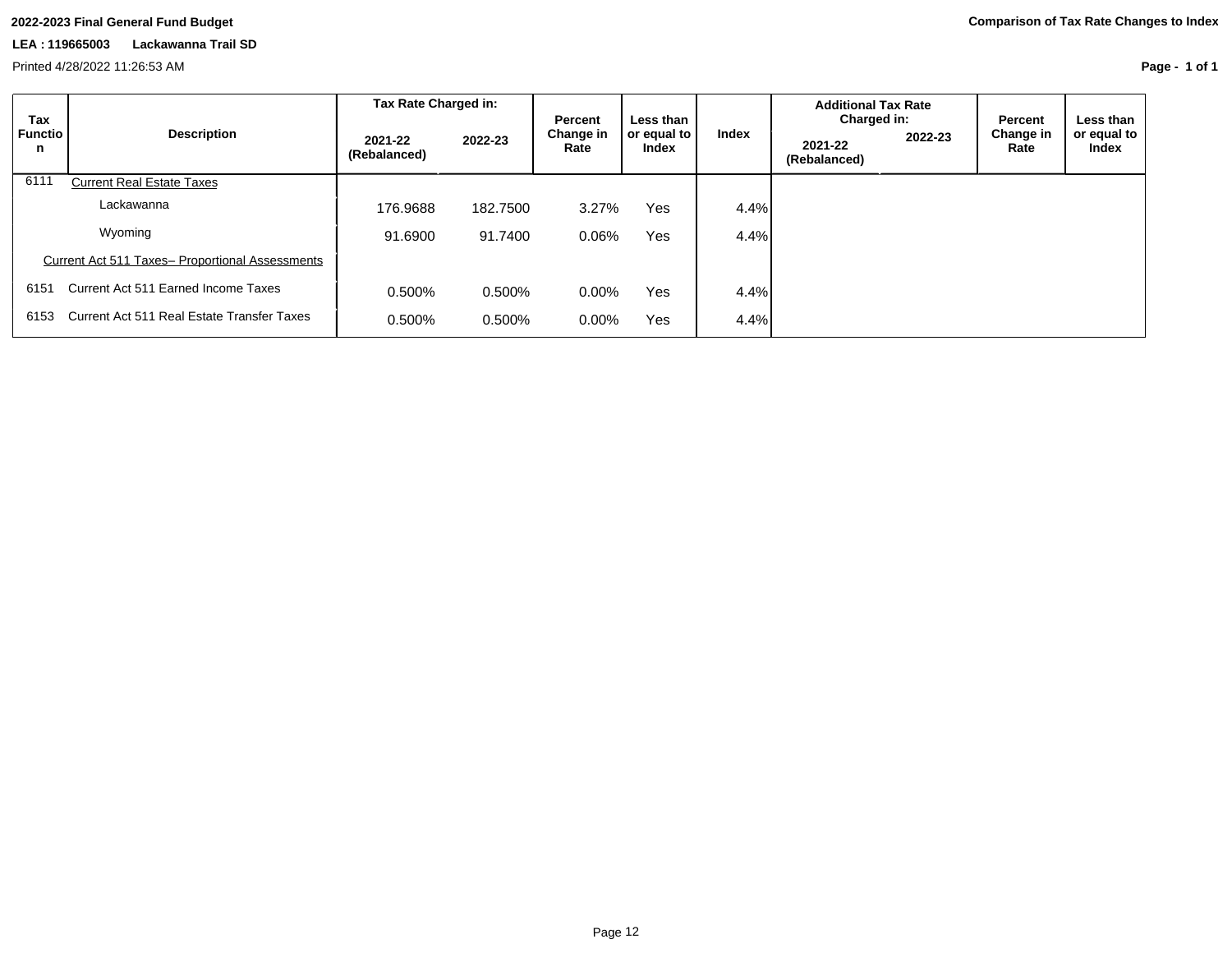| LEA: 119665003<br>Lackawanna Trail SD                          |               |
|----------------------------------------------------------------|---------------|
| Printed 4/28/2022 11:26:54 AM                                  | Page - 1 of 1 |
| <b>Description</b>                                             | <b>Amount</b> |
| 1000 Instruction                                               |               |
| 1100 Regular Programs - Elementary / Secondary                 | 9,883,952     |
| 1200 Special Programs - Elementary / Secondary                 | 4,413,196     |
| 1300 Vocational Education                                      | 1,037,567     |
| 1400 Other Instructional Programs - Elementary / Secondary     | 8,575         |
| <b>Total Instruction</b>                                       | \$15,343,290  |
| 2000 Support Services                                          |               |
| 2100 Support Services - Students                               | 663,163       |
| 2200 Support Services - Instructional Staff                    | 228,260       |
| 2300 Support Services - Administration                         | 1,518,961     |
| 2400 Support Services - Pupil Health                           | 232,528       |
| 2500 Support Services - Business                               | 323,386       |
| 2600 Operation and Maintenance of Plant Services               | 1,754,454     |
| 2700 Student Transportation Services                           | 1,327,000     |
| 2800 Support Services - Central<br>2900 Other Support Services | 288,486       |
|                                                                | 13,194        |
| <b>Total Support Services</b>                                  | \$6,349,432   |
| 3000 Operation of Non-Instructional Services                   |               |
| 3200 Student Activities                                        | 522,288       |
| 3300 Community Services                                        | 1,500         |
| <b>Total Operation of Non-Instructional Services</b>           | \$523,788     |
| 5000 Other Expenditures and Financing Uses                     |               |
| 5100 Debt Service / Other Expenditures and Financing Uses      | 352,950       |
| 5200 Interfund Transfers - Out                                 | 70,500        |
| <b>Total Other Expenditures and Financing Uses</b>             | \$423,450     |
| <b>Total Estimated Expenditures and Other Financing Uses</b>   | \$22,639,960  |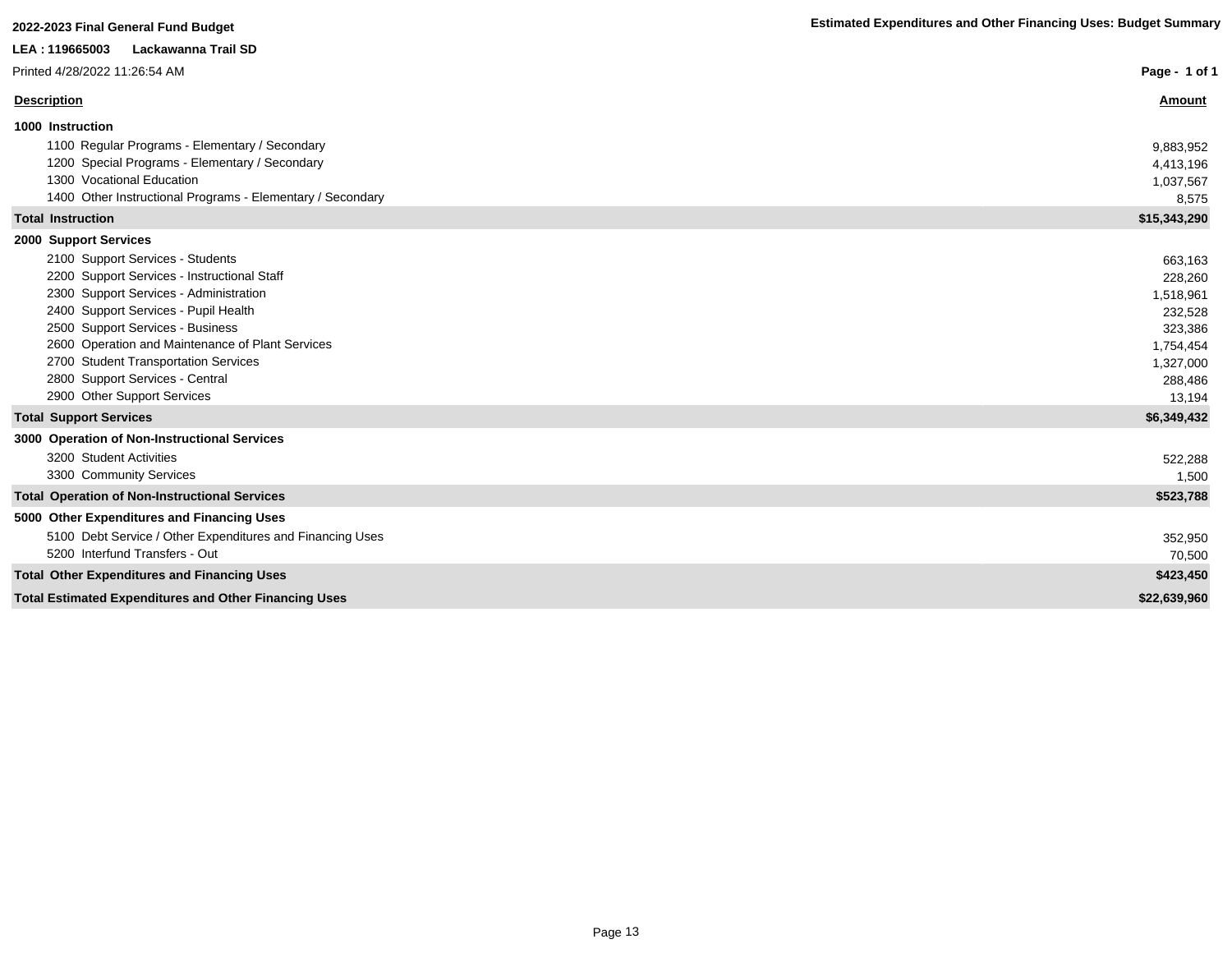| 2022-2023 Final General Fund Budget                                | <b>Estimated Expenditures and Other Financing Uses: Detail</b> |
|--------------------------------------------------------------------|----------------------------------------------------------------|
| LEA : 119665003<br>Lackawanna Trail SD                             |                                                                |
| Printed 4/28/2022 11:26:55 AM                                      | Page - 1 of 3                                                  |
| <b>Description</b>                                                 | <b>Amount</b>                                                  |
| 1000 Instruction                                                   |                                                                |
| 1100 Regular Programs - Elementary / Secondary                     |                                                                |
| 100 Personnel Services - Salaries                                  | 5,095,353                                                      |
| 200 Personnel Services - Employee Benefits                         | 3,813,583                                                      |
| 300 Purchased Professional and Technical Services                  | 157,763                                                        |
| 400 Purchased Property Services                                    | 55,762                                                         |
| 500 Other Purchased Services                                       | 542,470                                                        |
| 600 Supplies                                                       | 193,821                                                        |
| 700 Property                                                       | 23,600                                                         |
| 800 Other Objects                                                  | 1,600                                                          |
| <b>Total Regular Programs - Elementary / Secondary</b>             | \$9,883,952                                                    |
| 1200 Special Programs - Elementary / Secondary                     |                                                                |
| 100 Personnel Services - Salaries                                  | 1,694,398                                                      |
| 200 Personnel Services - Employee Benefits                         | 1,188,777                                                      |
| 300 Purchased Professional and Technical Services                  | 430,844                                                        |
| 500 Other Purchased Services                                       | 1,057,520                                                      |
| 600 Supplies                                                       | 41,147                                                         |
| 800 Other Objects                                                  | 510                                                            |
| <b>Total Special Programs - Elementary / Secondary</b>             | \$4,413,196                                                    |
| 1300 Vocational Education                                          |                                                                |
| 100 Personnel Services - Salaries                                  | 405,234                                                        |
| 200 Personnel Services - Employee Benefits                         | 248,344                                                        |
| 400 Purchased Property Services                                    | 250                                                            |
| 500 Other Purchased Services                                       | 360,800                                                        |
| 600 Supplies                                                       | 22,939                                                         |
| <b>Total Vocational Education</b>                                  | \$1,037,567                                                    |
| 1400 Other Instructional Programs - Elementary / Secondary         |                                                                |
| 100 Personnel Services - Salaries                                  | 6,000                                                          |
| 200 Personnel Services - Employee Benefits                         | 2,575                                                          |
| <b>Total Other Instructional Programs - Elementary / Secondary</b> | \$8,575                                                        |
| <b>Total Instruction</b>                                           | \$15,343,290                                                   |
| 2000 Support Services                                              |                                                                |
| 2100 Support Services - Students                                   |                                                                |
| 100 Personnel Services - Salaries                                  | 420,228                                                        |
| 200 Personnel Services - Employee Benefits                         | 217,452                                                        |
| 400 Purchased Property Services                                    | 240                                                            |
| 500 Other Purchased Services                                       | 4,500                                                          |
| 600 Supplies                                                       | 20.453                                                         |

600 Supplies 20,453

I

I

I

T L

800 Other Objects 290

#### **Total Support Services - Students \$663,163**

#### **2200 Support Services - Instructional Staff**

100 Personnel Services - Salaries 79,375<br>
200 Personnel Services - Employee Benefits 128,534 200 Personnel Services - Employee Benefits

300 Purchased Professional and Technical Services **Figure 14** Page 14 Page 14 200 Purchased Professional and Technical Services 7,016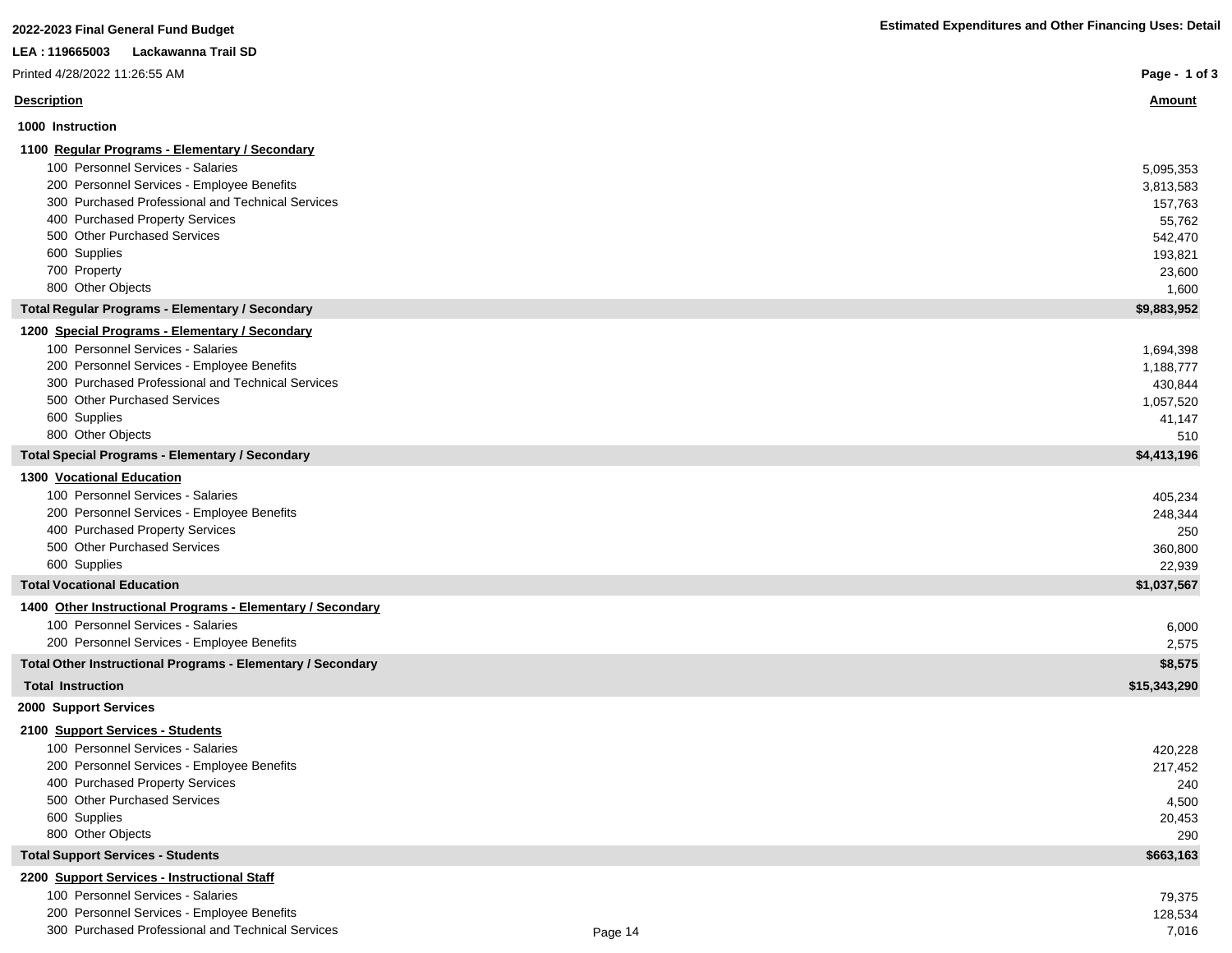| 2022-2023 Final General Fund Budget                                                             | <b>Estimated Expenditures and Other Financing Uses: Detail</b> |
|-------------------------------------------------------------------------------------------------|----------------------------------------------------------------|
| LEA: 119665003<br>Lackawanna Trail SD                                                           |                                                                |
| Printed 4/28/2022 11:26:55 AM                                                                   | Page - 2 of 3                                                  |
| <b>Description</b>                                                                              | <u>Amount</u>                                                  |
| 400 Purchased Property Services                                                                 | 240                                                            |
| 600 Supplies                                                                                    | 13,095                                                         |
| <b>Total Support Services - Instructional Staff</b>                                             | \$228,260                                                      |
| 2300 Support Services - Administration                                                          |                                                                |
| 100 Personnel Services - Salaries                                                               | 731,796                                                        |
| 200 Personnel Services - Employee Benefits                                                      | 520,697                                                        |
| 300 Purchased Professional and Technical Services                                               | 153,521                                                        |
| 400 Purchased Property Services                                                                 | 4,057                                                          |
| 500 Other Purchased Services                                                                    | 54,750                                                         |
| 600 Supplies<br>800 Other Objects                                                               | 32,340<br>21,800                                               |
| <b>Total Support Services - Administration</b>                                                  | \$1,518,961                                                    |
|                                                                                                 |                                                                |
| 2400 Support Services - Pupil Health<br>100 Personnel Services - Salaries                       |                                                                |
| 200 Personnel Services - Employee Benefits                                                      | 118,338<br>94,790                                              |
| 300 Purchased Professional and Technical Services                                               | 12,850                                                         |
| 400 Purchased Property Services                                                                 | 300                                                            |
| 500 Other Purchased Services                                                                    | 250                                                            |
| 600 Supplies                                                                                    | 6,000                                                          |
| <b>Total Support Services - Pupil Health</b>                                                    | \$232,528                                                      |
| 2500 Support Services - Business                                                                |                                                                |
| 100 Personnel Services - Salaries                                                               | 141,123                                                        |
| 200 Personnel Services - Employee Benefits                                                      | 111,574                                                        |
| 300 Purchased Professional and Technical Services                                               | 59,540                                                         |
| 500 Other Purchased Services                                                                    | 6,000                                                          |
| 600 Supplies                                                                                    | 4,299                                                          |
| 800 Other Objects                                                                               | 850                                                            |
| <b>Total Support Services - Business</b>                                                        | \$323,386                                                      |
| 2600 Operation and Maintenance of Plant Services                                                |                                                                |
| 100 Personnel Services - Salaries                                                               | 555,768                                                        |
| 200 Personnel Services - Employee Benefits<br>300 Purchased Professional and Technical Services | 447,738                                                        |
| 400 Purchased Property Services                                                                 | 20,000<br>293,160                                              |
| 500 Other Purchased Services                                                                    | 103,088                                                        |
| 600 Supplies                                                                                    | 277,900                                                        |
| 700 Property                                                                                    | 56,800                                                         |
| <b>Total Operation and Maintenance of Plant Services</b>                                        | \$1,754,454                                                    |
| 2700 Student Transportation Services                                                            |                                                                |
| 500 Other Purchased Services                                                                    | 1,325,500                                                      |
| 600 Supplies                                                                                    | 1,500                                                          |
| <b>Total Student Transportation Services</b>                                                    | \$1,327,000                                                    |
| 2800 Support Services - Central                                                                 |                                                                |
| 100 Personnel Services - Salaries                                                               | 176,097                                                        |
| 200 Personnel Services - Employee Benefits                                                      | 94,339                                                         |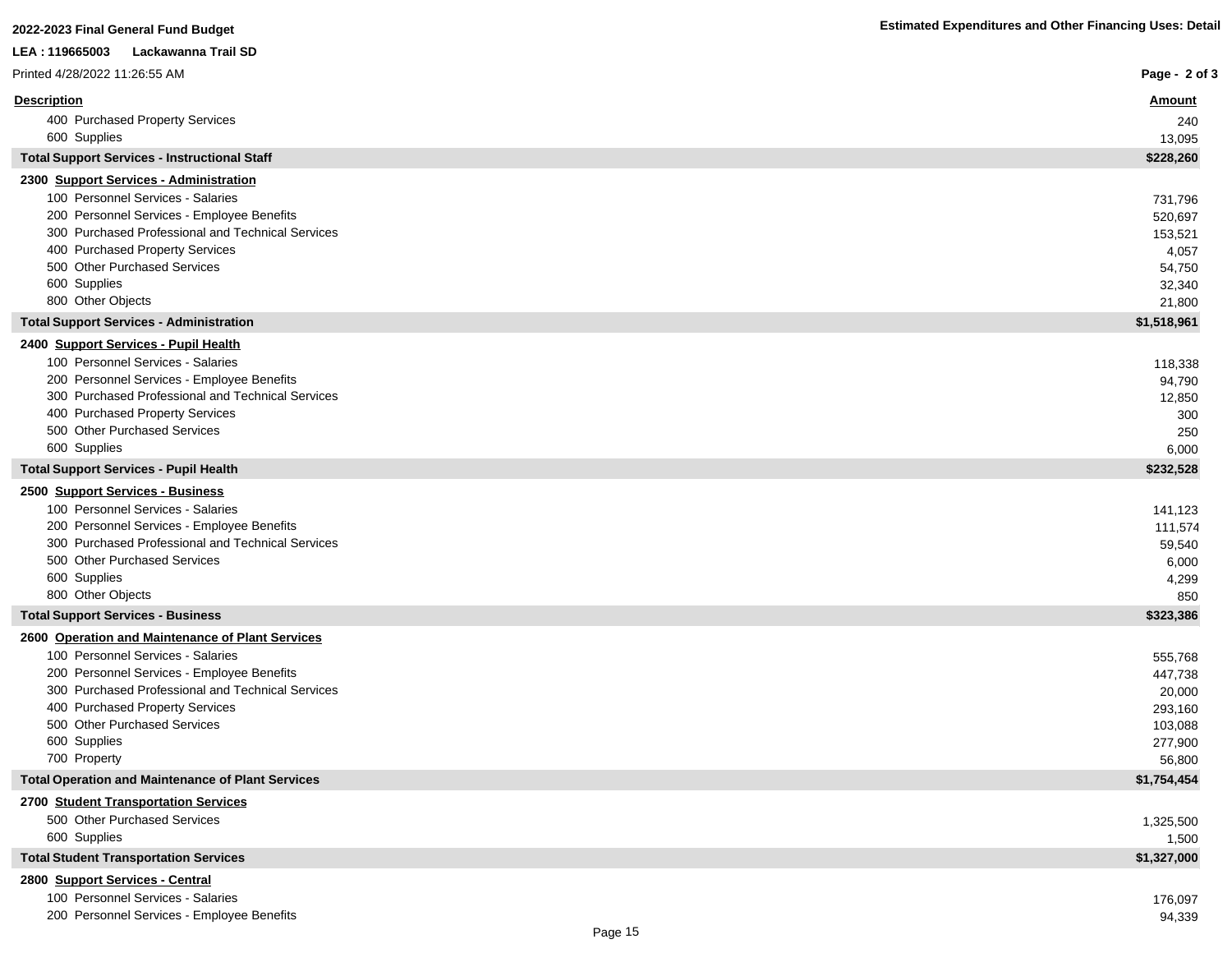| 2022-2023 Final General Fund Budget                                          | <b>Estimated Expenditures and Other Financing Uses: Detail</b> |
|------------------------------------------------------------------------------|----------------------------------------------------------------|
| Lackawanna Trail SD<br>LEA: 119665003                                        |                                                                |
| Printed 4/28/2022 11:26:55 AM                                                | Page - 3 of 3                                                  |
| <b>Description</b>                                                           | <u>Amount</u>                                                  |
| 500 Other Purchased Services                                                 | 500                                                            |
| 600 Supplies                                                                 | 17,550                                                         |
| <b>Total Support Services - Central</b>                                      | \$288,486                                                      |
| 2900 Other Support Services<br>500 Other Purchased Services                  | 13,194                                                         |
| <b>Total Other Support Services</b>                                          | \$13,194                                                       |
| <b>Total Support Services</b>                                                | \$6,349,432                                                    |
| 3000 Operation of Non-Instructional Services                                 |                                                                |
| 3200 Student Activities                                                      |                                                                |
| 100 Personnel Services - Salaries                                            | 233,860                                                        |
| 200 Personnel Services - Employee Benefits                                   | 101,459                                                        |
| 300 Purchased Professional and Technical Services                            | 29,520                                                         |
| 400 Purchased Property Services                                              | 3,000                                                          |
| 500 Other Purchased Services                                                 | 89,149                                                         |
| 600 Supplies                                                                 | 49,300                                                         |
| 700 Property                                                                 | 9,000                                                          |
| 800 Other Objects                                                            | 7,000                                                          |
| <b>Total Student Activities</b>                                              | \$522,288                                                      |
| 3300 Community Services<br>300 Purchased Professional and Technical Services | 1,500                                                          |
| <b>Total Community Services</b>                                              | \$1,500                                                        |
| <b>Total Operation of Non-Instructional Services</b>                         | \$523,788                                                      |
| 5000 Other Expenditures and Financing Uses                                   |                                                                |
| 5100 Debt Service / Other Expenditures and Financing Uses                    |                                                                |
| 800 Other Objects                                                            | 87,950                                                         |
| 900 Other Uses of Funds                                                      | 265,000                                                        |
| <b>Total Debt Service / Other Expenditures and Financing Uses</b>            | \$352,950                                                      |
| 5200 Interfund Transfers - Out                                               |                                                                |
| 900 Other Uses of Funds                                                      | 70,500                                                         |
| <b>Total Interfund Transfers - Out</b>                                       | \$70,500                                                       |
| <b>Total Other Expenditures and Financing Uses</b>                           | \$423,450                                                      |
| <b>TOTAL EXPENDITURES</b>                                                    | \$22,639,960                                                   |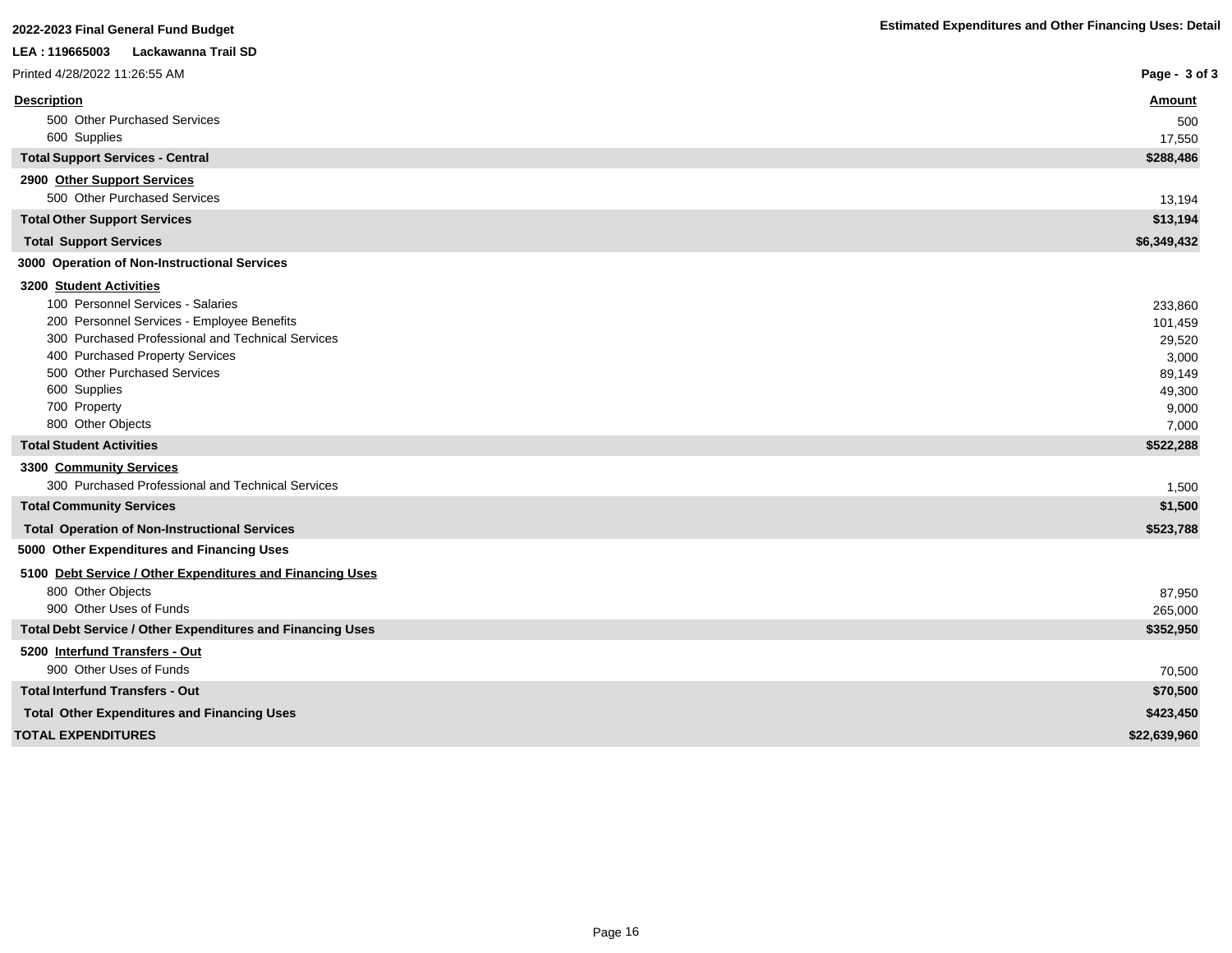| 2022-2023 Final General Fund Budget                          |                     | <b>Schedule Of Cash And Investments (CAIN)</b> |
|--------------------------------------------------------------|---------------------|------------------------------------------------|
| LEA: 119665003<br>Lackawanna Trail SD                        |                     |                                                |
| Printed 4/28/2022 11:26:56 AM                                |                     | Page - 1 of 2                                  |
| <b>Cash and Short-Term Investments</b>                       | 06/30/2022 Estimate | 06/30/2023 Projection                          |
| <b>General Fund</b>                                          | 8,000,000           | 8,000,000                                      |
| Public Purpose (Expendable) Trust Fund                       |                     |                                                |
| Other Comptroller-Approved Special Revenue Funds             |                     |                                                |
| Athletic / School-Sponsored Extra Curricular Activities Fund |                     |                                                |
| Capital Reserve Fund - § 690, §1850                          |                     |                                                |
| Capital Reserve Fund - § 1431                                |                     |                                                |
| Other Capital Projects Fund                                  |                     |                                                |
| Debt Service Fund                                            |                     |                                                |
| Food Service / Cafeteria Operations Fund                     | 250,000             | 200,000                                        |
| Child Care Operations Fund                                   |                     |                                                |
| <b>Other Enterprise Funds</b>                                |                     |                                                |
| Internal Service Fund                                        |                     |                                                |
| Private Purpose Trust Fund                                   |                     |                                                |
| <b>Investment Trust Fund</b>                                 |                     |                                                |
| Pension Trust Fund                                           |                     |                                                |
| <b>Activity Fund</b>                                         |                     |                                                |
| Other Agency Fund                                            |                     |                                                |

| Total Cash and Short-Term Investments  | \$8,250,000         | \$8,200,000           |
|----------------------------------------|---------------------|-----------------------|
| <u> Long-Term Investments</u>          | 06/30/2022 Estimate | 06/30/2023 Projection |
| General Fund                           |                     |                       |
| Public Purpose (Expendable) Trust Fund |                     |                       |

Other Comptroller-Approved Special Revenue Funds Athletic / School-Sponsored Extra Curricular Activities Fund Capital Reserve Fund - § 690, §1850 Capital Reserve Fund - § 1431 Other Capital Projects Fund Debt Service Fund Food Service / Cafeteria Operations Fund Child Care Operations Fund Other Enterprise Funds Internal Service Fund Private Purpose Trust Fund Investment Trust Fund

Pension Trust Fund

Permanent Fund

Activity Fund

Other Agency Fund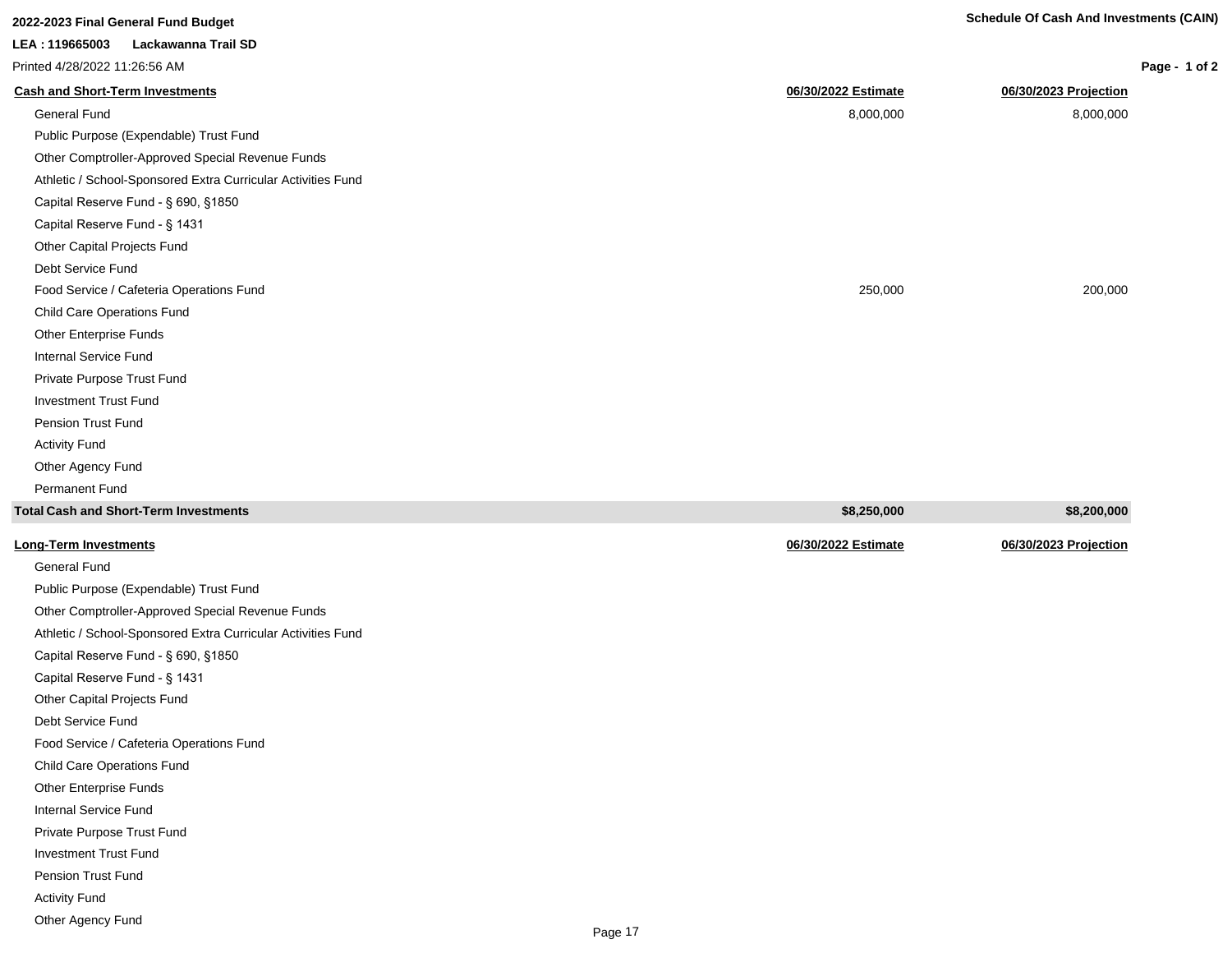| 2022-2023 Final General Fund Budget   | <b>Schedule Of Cash And Investments (CAIN)</b> |                       |                 |
|---------------------------------------|------------------------------------------------|-----------------------|-----------------|
| LEA: 119665003<br>Lackawanna Trail SD |                                                |                       |                 |
| Printed 4/28/2022 11:26:56 AM         |                                                |                       | Page - $2$ of 2 |
| <b>Long-Term Investments</b>          | 06/30/2022 Estimate                            | 06/30/2023 Projection |                 |
| <b>Permanent Fund</b>                 |                                                |                       |                 |
| <b>Total Long-Term Investments</b>    |                                                |                       |                 |
| <b>TOTAL CASH AND INVESTMENTS</b>     | \$8,250,000                                    | \$8,200,000           |                 |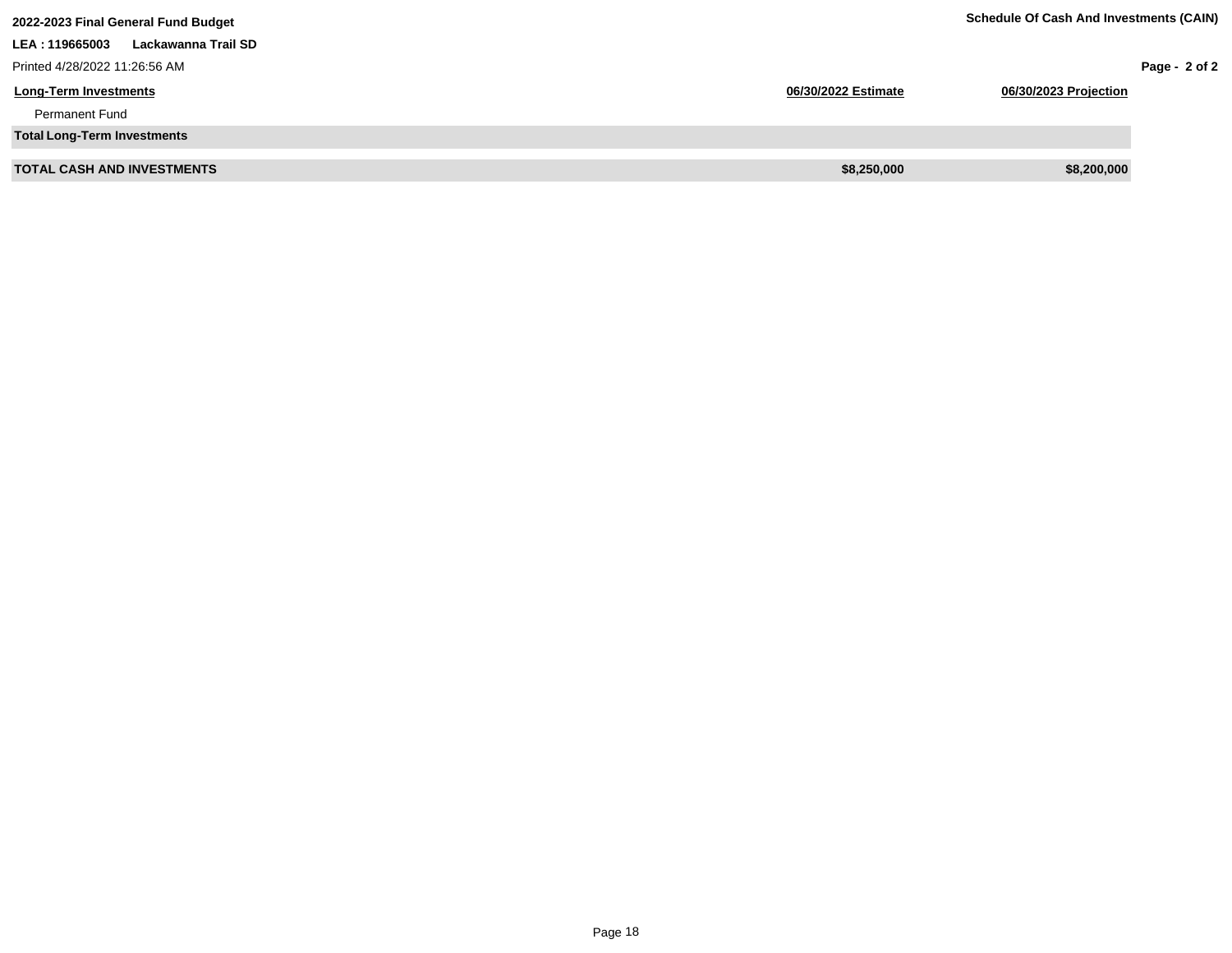| 2022-2023 Final General Fund Budget                                |                     | <b>Schedule Of Indebtedness (DEBT)</b> |               |
|--------------------------------------------------------------------|---------------------|----------------------------------------|---------------|
| LEA: 119665003<br>Lackawanna Trail SD                              |                     |                                        |               |
| Printed 4/28/2022 11:26:58 AM                                      |                     |                                        | Page - 1 of 6 |
| <b>Long-Term Indebtedness</b>                                      | 06/30/2022 Estimate | 06/30/2023 Projection                  |               |
| <b>General Fund</b>                                                |                     |                                        |               |
| 0510 Bonds Payable                                                 | 3,980,000           | 3,715,000                              |               |
| 0520 Extended-Term Financing Agreements Payable                    |                     |                                        |               |
| 0530 Lease-Purchase Obligations                                    |                     |                                        |               |
| 0540 Accumulated Compensated Absences                              | 425,000             | 420,000                                |               |
| 0550 Authority Lease Obligations                                   |                     |                                        |               |
| 0560 Other Post-Employment Benefits (OPEB)                         |                     |                                        |               |
| 0599 Other Noncurrent Liabilities                                  |                     |                                        |               |
| <b>Total General Fund</b>                                          | \$4,405,000         | \$4,135,000                            |               |
| <b>Public Purpose (Expendable) Trust Fund</b>                      |                     |                                        |               |
| 0510 Bonds Payable                                                 |                     |                                        |               |
| 0520 Extended-Term Financing Agreements Payable                    |                     |                                        |               |
| 0530 Lease-Purchase Obligations                                    |                     |                                        |               |
| 0540 Accumulated Compensated Absences                              |                     |                                        |               |
| 0550 Authority Lease Obligations                                   |                     |                                        |               |
| 0560 Other Post-Employment Benefits (OPEB)                         |                     |                                        |               |
| 0599 Other Noncurrent Liabilities                                  |                     |                                        |               |
| Total Public Purpose (Expendable) Trust Fund                       |                     |                                        |               |
| Other Comptroller-Approved Special Revenue Funds                   |                     |                                        |               |
| 0510 Bonds Payable                                                 |                     |                                        |               |
| 0520 Extended-Term Financing Agreements Payable                    |                     |                                        |               |
| 0530 Lease-Purchase Obligations                                    |                     |                                        |               |
| 0540 Accumulated Compensated Absences                              |                     |                                        |               |
| 0550 Authority Lease Obligations                                   |                     |                                        |               |
| 0560 Other Post-Employment Benefits (OPEB)                         |                     |                                        |               |
| 0599 Other Noncurrent Liabilities                                  |                     |                                        |               |
| <b>Total Other Comptroller-Approved Special Revenue Funds</b>      |                     |                                        |               |
| Athletic / School-Sponsored Extra Curricular Activities Fund       |                     |                                        |               |
| 0510 Bonds Payable                                                 |                     |                                        |               |
| 0520 Extended-Term Financing Agreements Payable                    |                     |                                        |               |
| 0530 Lease-Purchase Obligations                                    |                     |                                        |               |
| 0540 Accumulated Compensated Absences                              |                     |                                        |               |
| 0550 Authority Lease Obligations                                   |                     |                                        |               |
| 0560 Other Post-Employment Benefits (OPEB)                         |                     |                                        |               |
| 0599 Other Noncurrent Liabilities                                  |                     |                                        |               |
| Total Athletic / School-Sponsored Extra Curricular Activities Fund |                     |                                        |               |
| Capital Reserve Fund - § 690, §1850                                |                     |                                        |               |

### 0510 Bonds Payable

0520 Extended-Term Financing Agreements Payable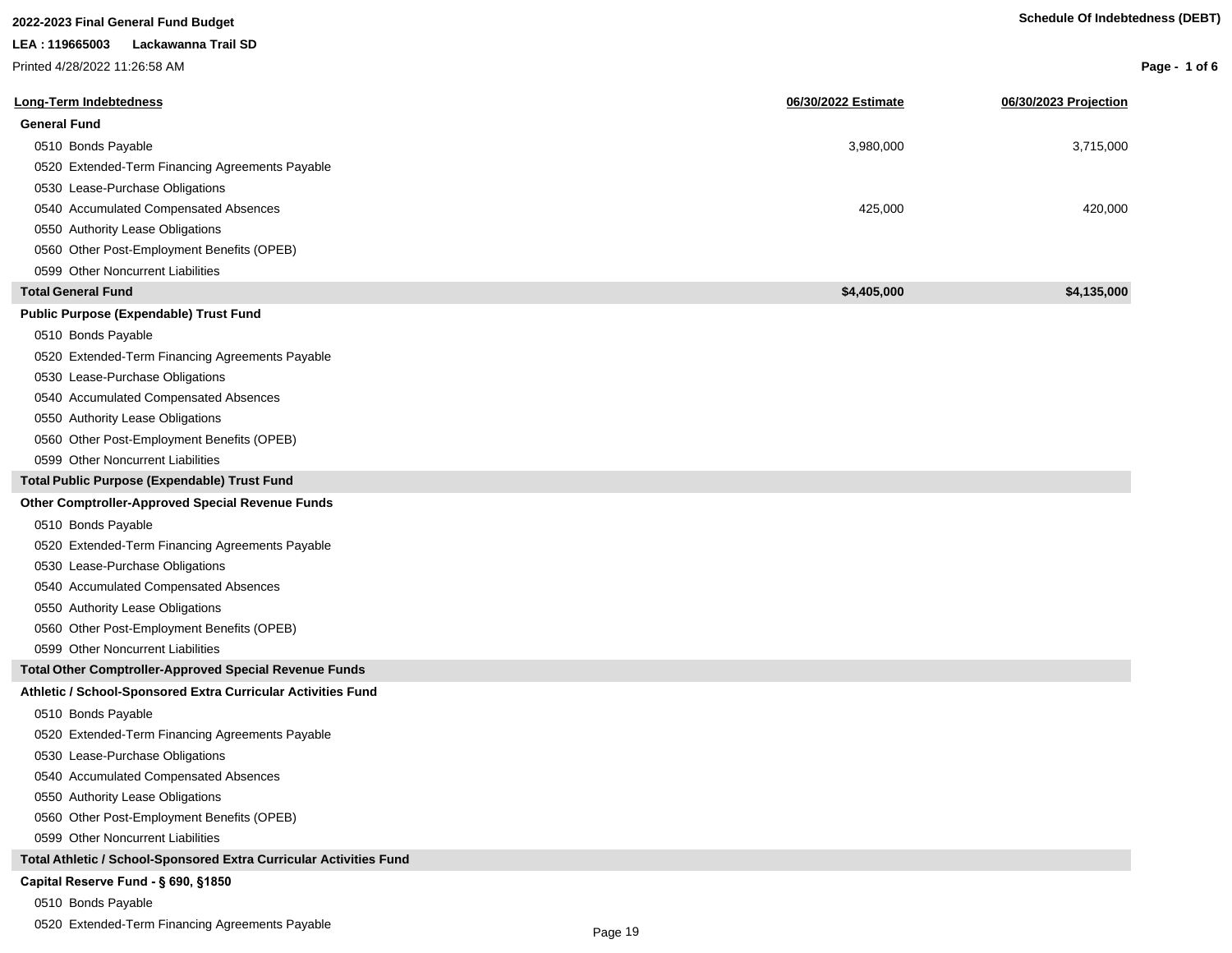| 2022-2023 Final General Fund Budget | <b>Schedule Of Indebtedness (DEBT)</b> |
|-------------------------------------|----------------------------------------|
|-------------------------------------|----------------------------------------|

|  | zuzz-zuzs Finai Generai Fund Budget |  |  |
|--|-------------------------------------|--|--|
|  |                                     |  |  |

#### **LEA : 119665003 Lackawanna Trail SD**

Printed 4/28/2022 11:26:58 AM

#### **Long-Term Indebtedness 06/30/2022 Estimate 06/30/2023 Projection**

0530 Lease-Purchase Obligations

0540 Accumulated Compensated Absences

0550 Authority Lease Obligations

0560 Other Post-Employment Benefits (OPEB)

0599 Other Noncurrent Liabilities

#### **Total Capital Reserve Fund - § 690, §1850**

#### Capital Reserve Fund - § 1431

0510 Bonds Payable

0520 Extended-Term Financing Agreements Payable

0530 Lease-Purchase Obligations

0540 Accumulated Compensated Absences

#### 0550 Authority Lease Obligations

0560 Other Post-Employment Benefits (OPEB)

0599 Other Noncurrent Liabilities

#### **Total Capital Reserve Fund - § 1431**

#### **Other Capital Projects Fund**

0510 Bonds Payable

0520 Extended-Term Financing Agreements Payable

0530 Lease-Purchase Obligations

0540 Accumulated Compensated Absences

0550 Authority Lease Obligations

0560 Other Post-Employment Benefits (OPEB)

0599 Other Noncurrent Liabilities

#### **Total Other Capital Projects Fund**

#### **Debt Service Fund**

0510 Bonds Payable

0520 Extended-Term Financing Agreements Payable

0530 Lease-Purchase Obligations

0540 Accumulated Compensated Absences

0550 Authority Lease Obligations

0560 Other Post-Employment Benefits (OPEB)

0599 Other Noncurrent Liabilities

#### **Total Debt Service Fund**

#### **Food Service / Cafeteria Operations Fund**

0510 Bonds Payable

0520 Extended-Term Financing Agreements Payable

0530 Lease-Purchase Obligations

0540 Accumulated Compensated Absences

0550 Authority Lease Obligations

**Page - 2 of 6**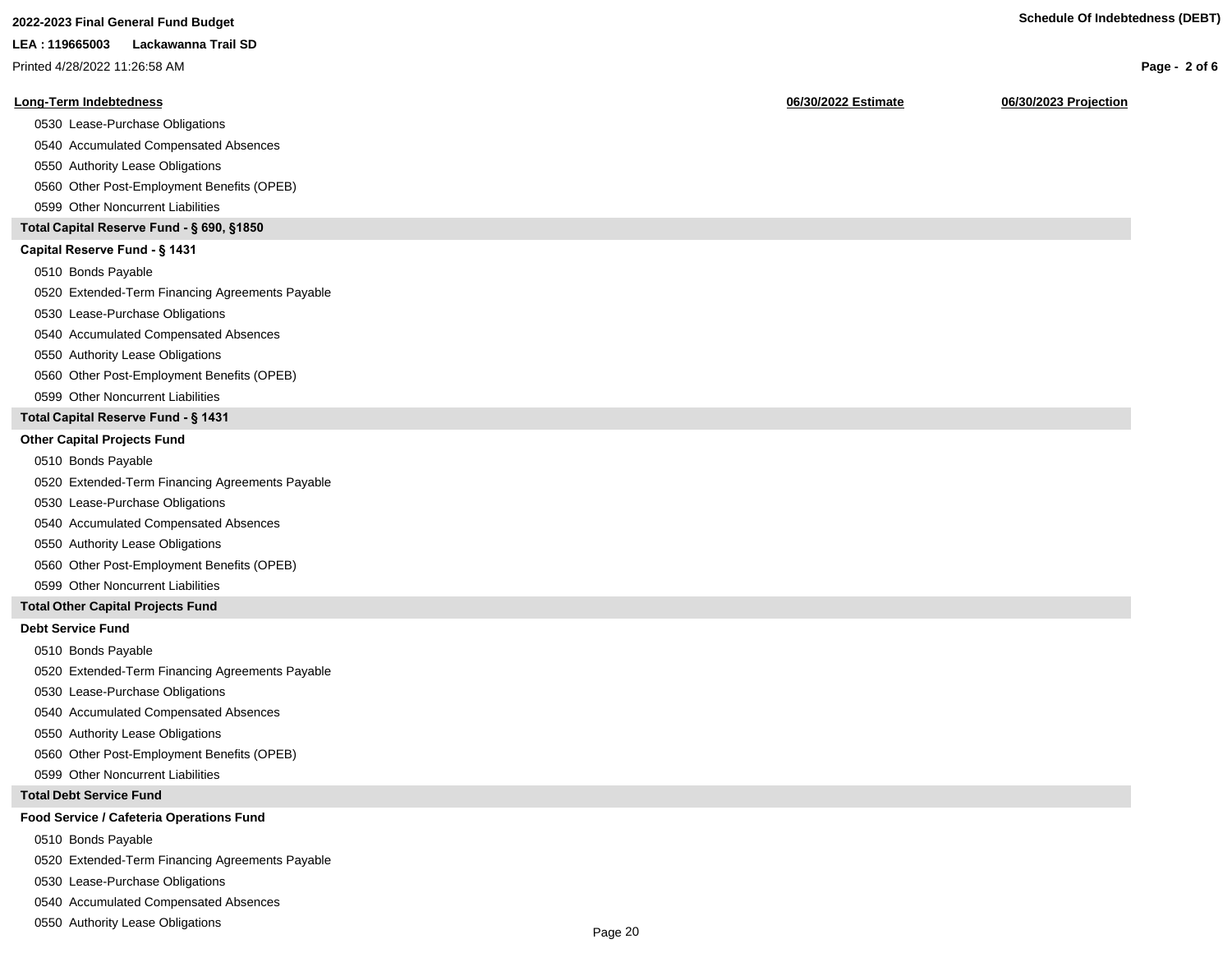**Page - 3 of 6**

#### **LEA : 119665003 Lackawanna Trail SD**

Printed 4/28/2022 11:26:58 AM

#### **Long-Term Indebtedness 06/30/2022 Estimate 06/30/2023 Projection**

0560 Other Post-Employment Benefits (OPEB)

0599 Other Noncurrent Liabilities

#### **Total Food Service / Cafeteria Operations Fund**

#### **Child Care Operations Fund**

0510 Bonds Payable

0520 Extended-Term Financing Agreements Payable

- 0530 Lease-Purchase Obligations
- 0540 Accumulated Compensated Absences
- 0550 Authority Lease Obligations
- 0560 Other Post-Employment Benefits (OPEB)
- 0599 Other Noncurrent Liabilities

#### **Total Child Care Operations Fund**

#### **Other Enterprise Funds**

- 0510 Bonds Payable
- 0520 Extended-Term Financing Agreements Payable
- 0530 Lease-Purchase Obligations
- 0540 Accumulated Compensated Absences
- 0550 Authority Lease Obligations
- 0560 Other Post-Employment Benefits (OPEB)
- 0599 Other Noncurrent Liabilities

#### **Total Other Enterprise Funds**

#### **Internal Service Fund**

- 0510 Bonds Payable
- 0520 Extended-Term Financing Agreements Payable
- 0530 Lease-Purchase Obligations
- 0540 Accumulated Compensated Absences
- 0550 Authority Lease Obligations
- 0560 Other Post-Employment Benefits (OPEB)
- 0599 Other Noncurrent Liabilities

#### **Total Internal Service Fund**

#### **Private Purpose Trust Fund**

- 0510 Bonds Payable
- 0520 Extended-Term Financing Agreements Payable
- 0530 Lease-Purchase Obligations
- 0540 Accumulated Compensated Absences
- 0550 Authority Lease Obligations
- 0560 Other Post-Employment Benefits (OPEB)
- 0599 Other Noncurrent Liabilities

#### **Total Private Purpose Trust Fund**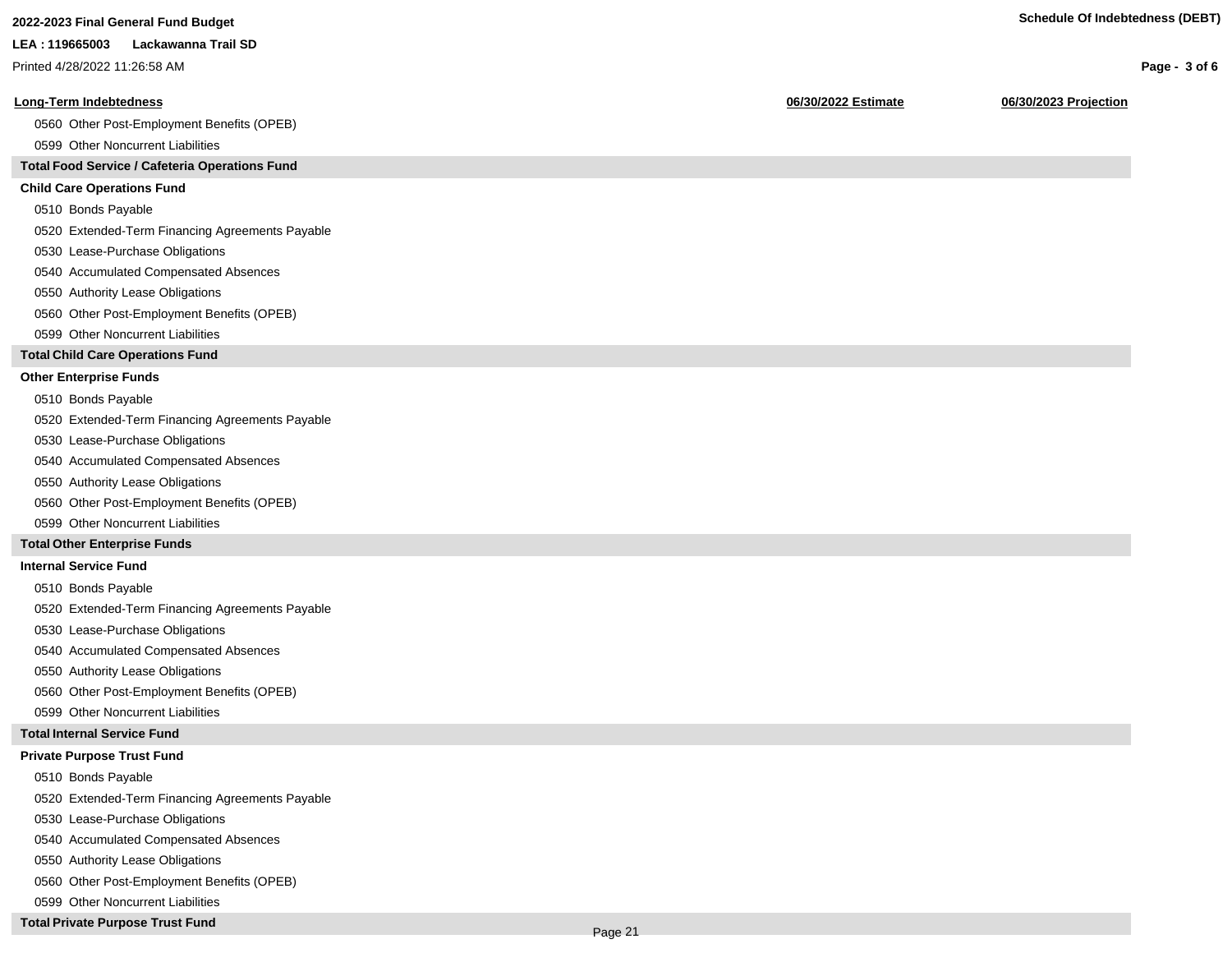### **2022-2023 Final General Fund Budget Schedule Of Indebtedness (DEBT)**

#### **LEA : 119665003 Lackawanna Trail SD**

Printed 4/28/2022 11:26:58 AM

#### **Long-Term Indebtedness 06/30/2022 Estimate 06/30/2023 Projection**

#### **Investment Trust Fund**

- 0510 Bonds Payable
- 0520 Extended-Term Financing Agreements Payable
- 0530 Lease-Purchase Obligations
- 0540 Accumulated Compensated Absences
- 0550 Authority Lease Obligations
- 0560 Other Post-Employment Benefits (OPEB)
- 0599 Other Noncurrent Liabilities

#### **Total Investment Trust Fund**

#### **Pension Trust Fund**

#### 0510 Bonds Payable

- 0520 Extended-Term Financing Agreements Payable
- 0530 Lease-Purchase Obligations
- 0540 Accumulated Compensated Absences
- 0550 Authority Lease Obligations
- 0560 Other Post-Employment Benefits (OPEB)
- 0599 Other Noncurrent Liabilities

#### **Total Pension Trust Fund**

#### **Activity Fund**

- 0510 Bonds Payable
- 0520 Extended-Term Financing Agreements Payable
- 0530 Lease-Purchase Obligations
- 0540 Accumulated Compensated Absences
- 0550 Authority Lease Obligations
- 0560 Other Post-Employment Benefits (OPEB)
- 0599 Other Noncurrent Liabilities

#### **Total Activity Fund**

#### **Other Agency Fund**

- 0510 Bonds Payable
- 0520 Extended-Term Financing Agreements Payable
- 0530 Lease-Purchase Obligations
- 0540 Accumulated Compensated Absences
- 0550 Authority Lease Obligations
- 0560 Other Post-Employment Benefits (OPEB)
- 0599 Other Noncurrent Liabilities

#### **Total Other Agency Fund**

#### **Permanent Fund**

- 0510 Bonds Payable
- 0520 Extended-Term Financing Agreements Payable

**Page - 4 of 6**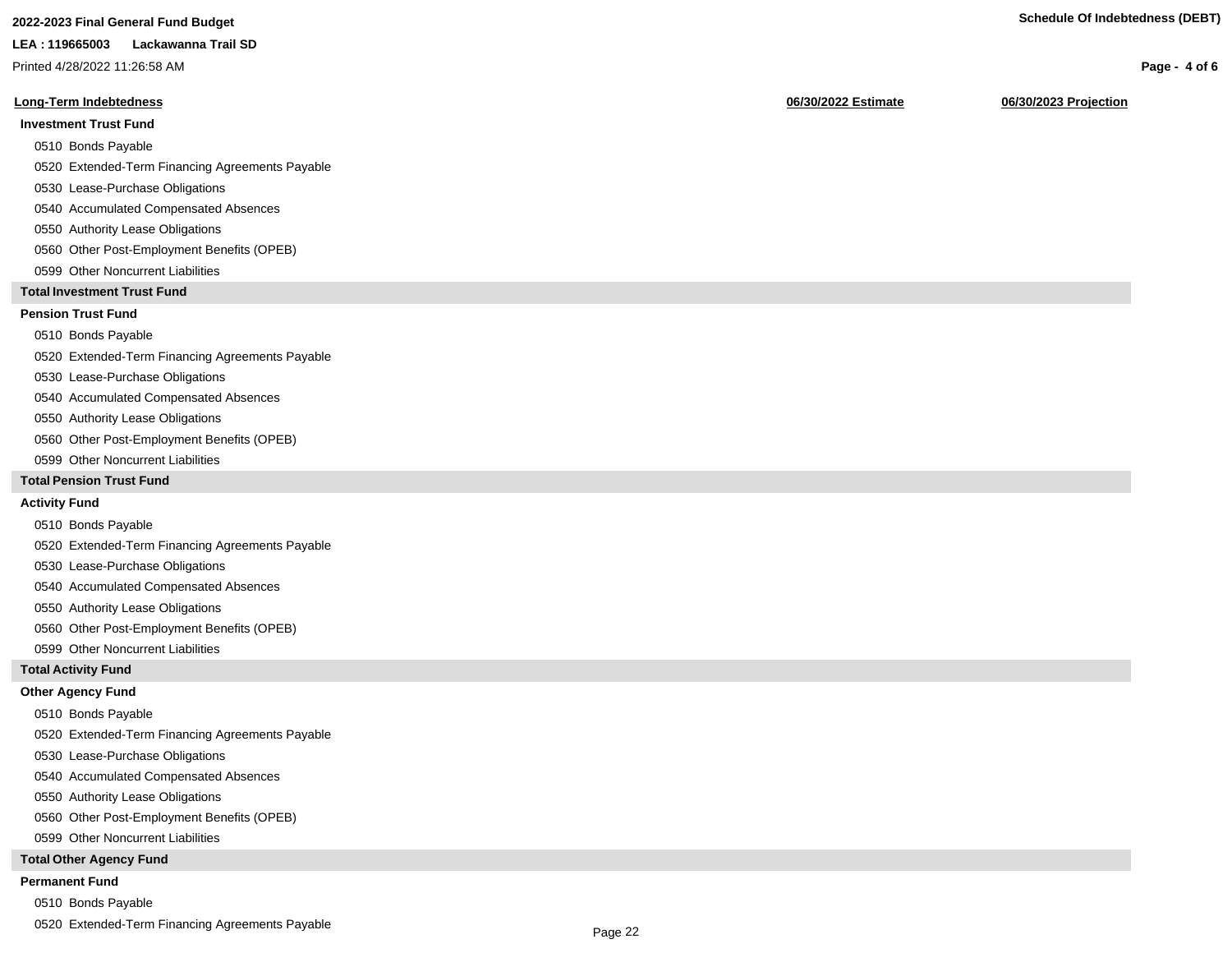| 2022-2023 Final General Fund Budget        |                     | Schedule Of Indebtedness (DEBT) |
|--------------------------------------------|---------------------|---------------------------------|
| Lackawanna Trail SD<br>LEA: 119665003      |                     |                                 |
| Printed 4/28/2022 11:26:58 AM              |                     | Page - 5 of 6                   |
| <b>Long-Term Indebtedness</b>              | 06/30/2022 Estimate | 06/30/2023 Projection           |
| 0530 Lease-Purchase Obligations            |                     |                                 |
| 0540 Accumulated Compensated Absences      |                     |                                 |
| 0550 Authority Lease Obligations           |                     |                                 |
| 0560 Other Post-Employment Benefits (OPEB) |                     |                                 |
| 0599 Other Noncurrent Liabilities          |                     |                                 |
| <b>Total Permanent Fund</b>                |                     |                                 |
| <b>Total Long-Term Indebtedness</b>        | \$4,405,000         | \$4,135,000                     |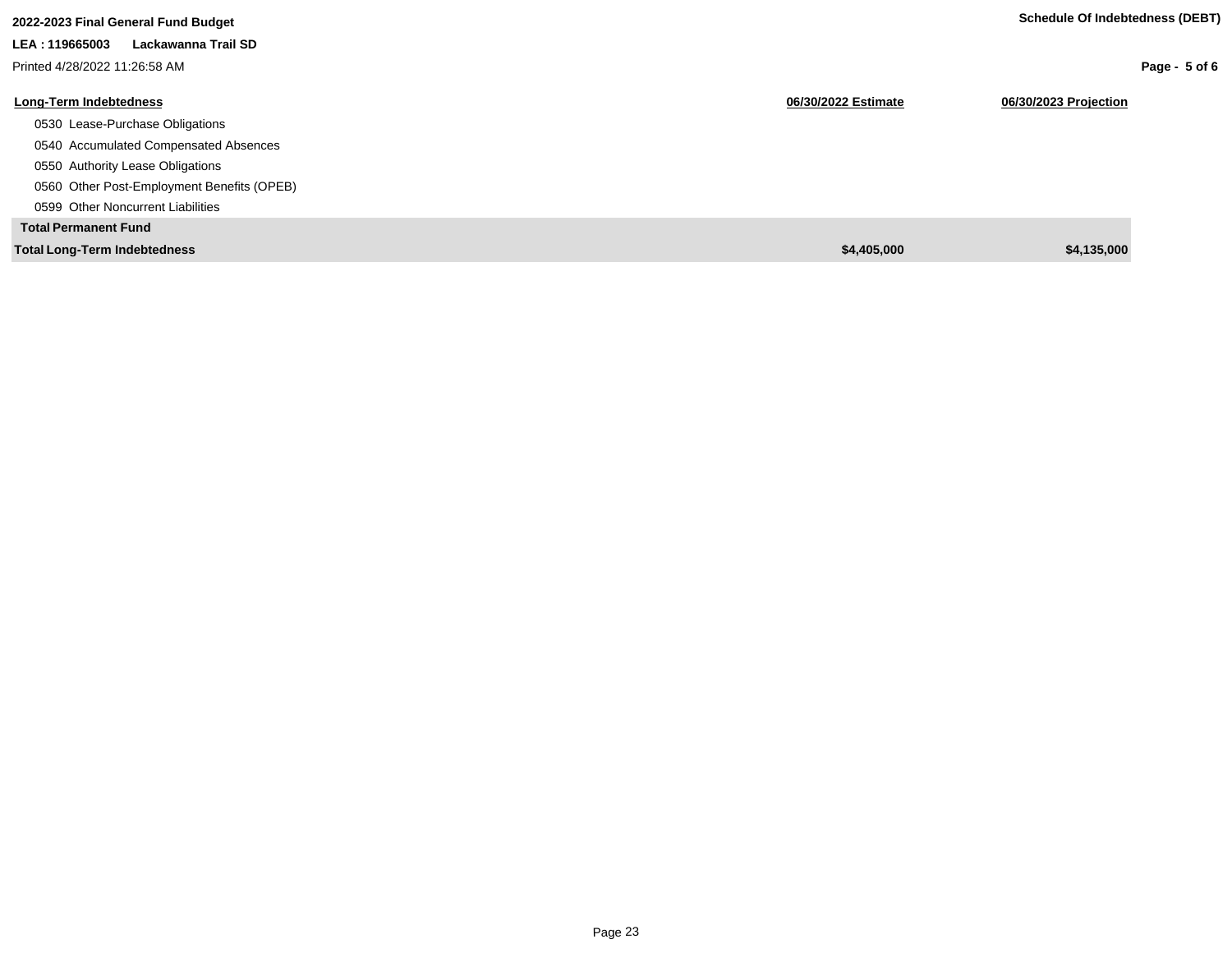**Page - 6 of 6**

## **2022-2023 Final General Fund Budget Schedule Of Indebtedness (DEBT)**

#### **LEA : 119665003 Lackawanna Trail SD**

Printed 4/28/2022 11:26:58 AM

| <b>Short-Term Payables</b>                                   | 06/30/2022 Estimate | 06/30/2023 Projection |
|--------------------------------------------------------------|---------------------|-----------------------|
| General Fund                                                 |                     |                       |
| Public Purpose (Expendable) Trust Fund                       |                     |                       |
| Other Comptroller-Approved Special Revenue Funds             |                     |                       |
| Athletic / School-Sponsored Extra Curricular Activities Fund |                     |                       |
| Capital Reserve Fund - § 690, §1850                          |                     |                       |
| Capital Reserve Fund - § 1431                                |                     |                       |
| Other Capital Projects Fund                                  |                     |                       |
| Debt Service Fund                                            |                     |                       |
| Food Service / Cafeteria Operations Fund                     |                     |                       |
| Child Care Operations Fund                                   |                     |                       |
| Other Enterprise Funds                                       |                     |                       |
| Internal Service Fund                                        |                     |                       |
| Private Purpose Trust Fund                                   |                     |                       |
| <b>Investment Trust Fund</b>                                 |                     |                       |
| <b>Pension Trust Fund</b>                                    |                     |                       |
| <b>Activity Fund</b>                                         |                     |                       |
| Other Agency Fund                                            |                     |                       |
| Permanent Fund                                               |                     |                       |
| <b>Total Short-Term Payables</b>                             |                     |                       |
| <b>TOTAL INDEBTEDNESS</b>                                    | \$4,405,000         | \$4,135,000           |